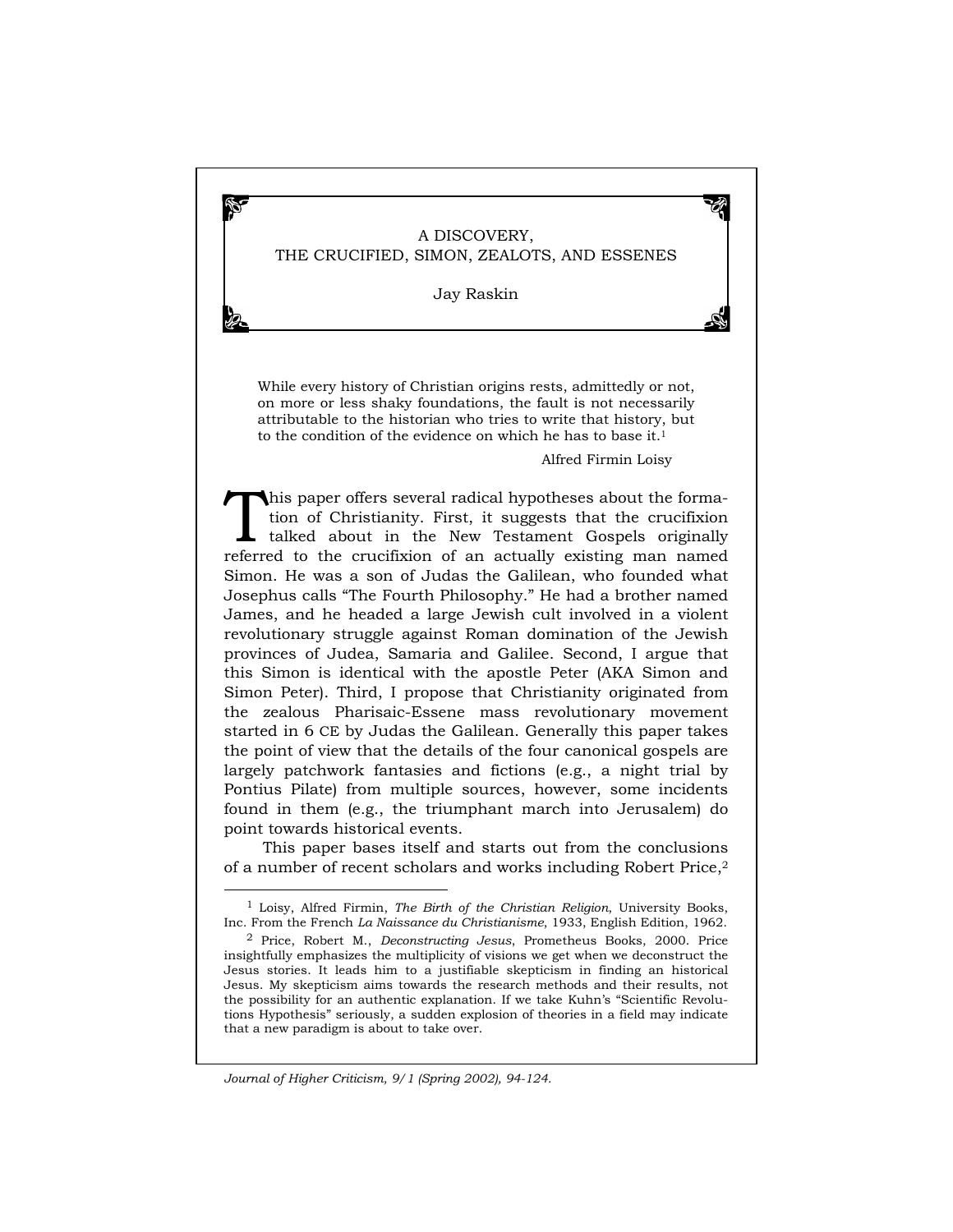Burton Mack[,3](#page-1-0) John Dominic Crossan,[4](#page-1-1) Timothy Freke and Peter Gandy,<sup>5</sup> Earl J. Doherty,<sup>6</sup> Barbara Thiering,<sup>7</sup> Pierre-Antoine Bernheim,<sup>8</sup> and Robert Eisenman.<sup>[9](#page-1-6)</sup> In understanding generally the development of literature and myths, I rely most on theories by Sigmund Freud (*Interpretation of Dreams*), Claude Levi-Strauss<sup>10</sup> and M.M. Bakhtin.<sup>11</sup>

<span id="page-1-2"></span>5 Freke, Timothy & Gandy, Peter, *The Jesus Mysteries*, Harmony Books, New York, 1999. Freke and Gandy emphasize that many of the Jesus stories are quite similar to ancient Greek and Roman religious Literature.

<span id="page-1-3"></span>6 Doherty, Earl J., *The Jesus Puzzle. Did Christianity Begin with a Mythical Christ? : Challenging the Existence of an Historical Jesus*, Canadian Humanist Publications, 1999. Doherty separates the letters of Paul from the Gospels. Like the chemist who first synthesized hydrogen and oxygen from water, he allows real progress to be made in this field. He deserves credit for creating/pushing a new paradigm in the field.

<span id="page-1-4"></span>7 Thiering, Barbara, *Jesus and the Riddle of the Dead Sea Scrolls*, Harper, San Francisco, 1992. Dr. Thiering represented a negative guide for me. She tried to synthesize too much information and came up with a fascinating story without credible evidence to back up most of her suppositions. Yet, I commend the courage and wealth of knowledge she displayed in doubting so much of the dogmatic narrative of the Gospels .

<span id="page-1-5"></span>8 Bernheim, Pierre-Antoine, *James, Brother of Jesus*, SCM Press, London, 1997. This book presents clear and convincing evidence of the strong early historical belief that Jesus had a brother named James who led his movement after his death. It shows how this view came into conflict with the Orthodox Church's position that power and authority from God moved from Jesus through Peter to his successors in the Church, so James was systematically demoted in importance. He notes:

The ingenious Jerome found a solution which settled the 'James problem' for more than fifteen centuries in the Roman Catholic Church. By supposing that James was only a first cousin of Jesus, he resolved the question of the kinship between James and Jesus. By identifying him with James, son of Alphaeus, one of the Twelve, Jerome also found an appropriate place for him in the hierarchy of the first Christians. The sources of James' authority were thus defined better, and his subordination to Peter was well established. Jerome's not very rigorous demonstrations were enough to convince those who had no need to be convinced...(p. 272).

<span id="page-1-8"></span><span id="page-1-6"></span>9 Eisenman, *James the Brother of Jesus*, Viking, 1997. My work may be considered a footnote to Eisenman's monumental work that synthesizes so much knowledge from every relevant textual field.

<span id="page-1-7"></span>10 Levi-Strauss, Claude, *The Raw and the Cooked*, Harper and Row, New York, 1969. Strauss shows how the values within each mytheme within a mythological story can change. He also postulates that myths resolve binary oppositions in

<span id="page-1-0"></span> <sup>3</sup> Mack, Burton L., *Who Wrote The New Testament?*, Harper Collins, San Francisco, 1996. Mack emphasizes the different communities and the slow quantum accretion of layers of texts of the different communities.

<span id="page-1-1"></span><sup>4</sup> Crossan, John Dominic, *Jesus: A Revolutionary Biography*, Harper, San Francisco, 1994, San Francisco. In this and several other works, Crossan emphasizes the peasant revolutionary nature of Jesus.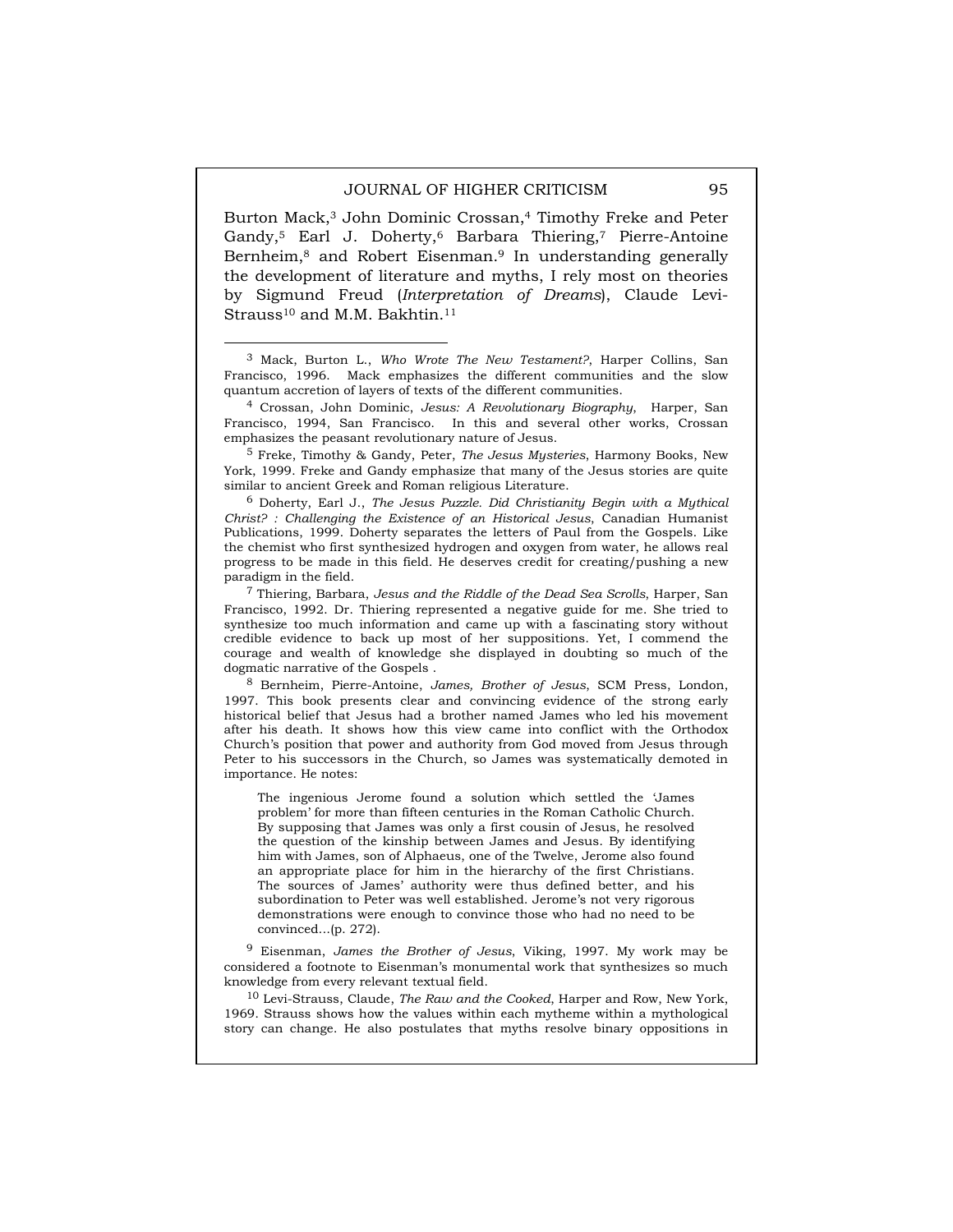One of the frequent criticisms of those who find an historical Jesus is that the Jesus resembles their own personality and they arrive at their portrait by selecting and emphasizing texts they like and devaluing texts that paint alternative pictures[.12](#page-2-0) I hope that my case is unusual in that I have no interest in the Jesus referents I have found. I discovered them quite accidentally through putting together rather obscure, but clear evidence.

#### A Discovery: Jesus' Birth Year and Death Year

I was actually researching the problem of Gospel dating when I<br>came across this information in Irenaeus' Against Heresies, a<br>late second-century (c. 185-200?) work,<sup>13</sup> ["o](#page-2-1)ur Lord was born<br>about the forty first wear of the was actually researching the problem of Gospel dating when I came across this information in Irenaeus' *Against Heresies*, a about the forty-first year of the reign of Augustus." Augustus became part of the second triumvirate in 43 BCE, along with Marc Anthony and Marcus Aemilius Lepidus. He became sole ruler in 27 BCE. Thus, the forty-first year of his rule was either 2 BCE or 13 CE.

In the same book, previously in 2.22.6, Irenaeus argued against a group of heretics who claimed that Jesus died after one year of preaching at age thirty. He believes the period was twenty years and concludes, "For the period included between the thirtieth and the fiftieth year can never be regarded as one year."[14](#page-2-2)

Thus, perhaps the first early church writer to give his opinion on the subject, Ireneaus thought Jesus either lived from 2 BCE to about 47 CE, or 13 CE to 62 CE., depending on how we read his reference to Augustus' rule. In itself, this proves only that there was some doubt among Christians about the years that Jesus

society — raw/cooked for example. The myth of Jesus Christ acts to resolve the tension in the binary opposition of life and death in Christian society. To live peacefully under Roman domination and taxation meant slow ruin and death. To be free from Roman domination, Jews had to rebel, but to rebel meant death. Given no way out, no chance to live, the only option was to fantasize a fantastic glorious life in death.

<sup>11</sup> Bakhtin, M.M., *The Dialogic Imagination*, Austin, TX: University of Texas Press, 1994. He teaches how the construction of the novel comes about from many different voices.

<span id="page-2-0"></span><sup>12</sup> Allen, Charlotte, *The Human Christ: The Search for the Historical Jesus*, New York: Free Press, 1998. Ms. Allen sees clearly that this ancient truism of Xenophanes that we make gods in our own images applies to liberal and radical investigators, but leaves out that it applies also to conservative theological institutions.

<span id="page-2-1"></span><sup>13</sup> Irenaeus, *Adv. haer.* 3.21.4.

<span id="page-2-2"></span><sup>14</sup> Ibid., 2.22.6.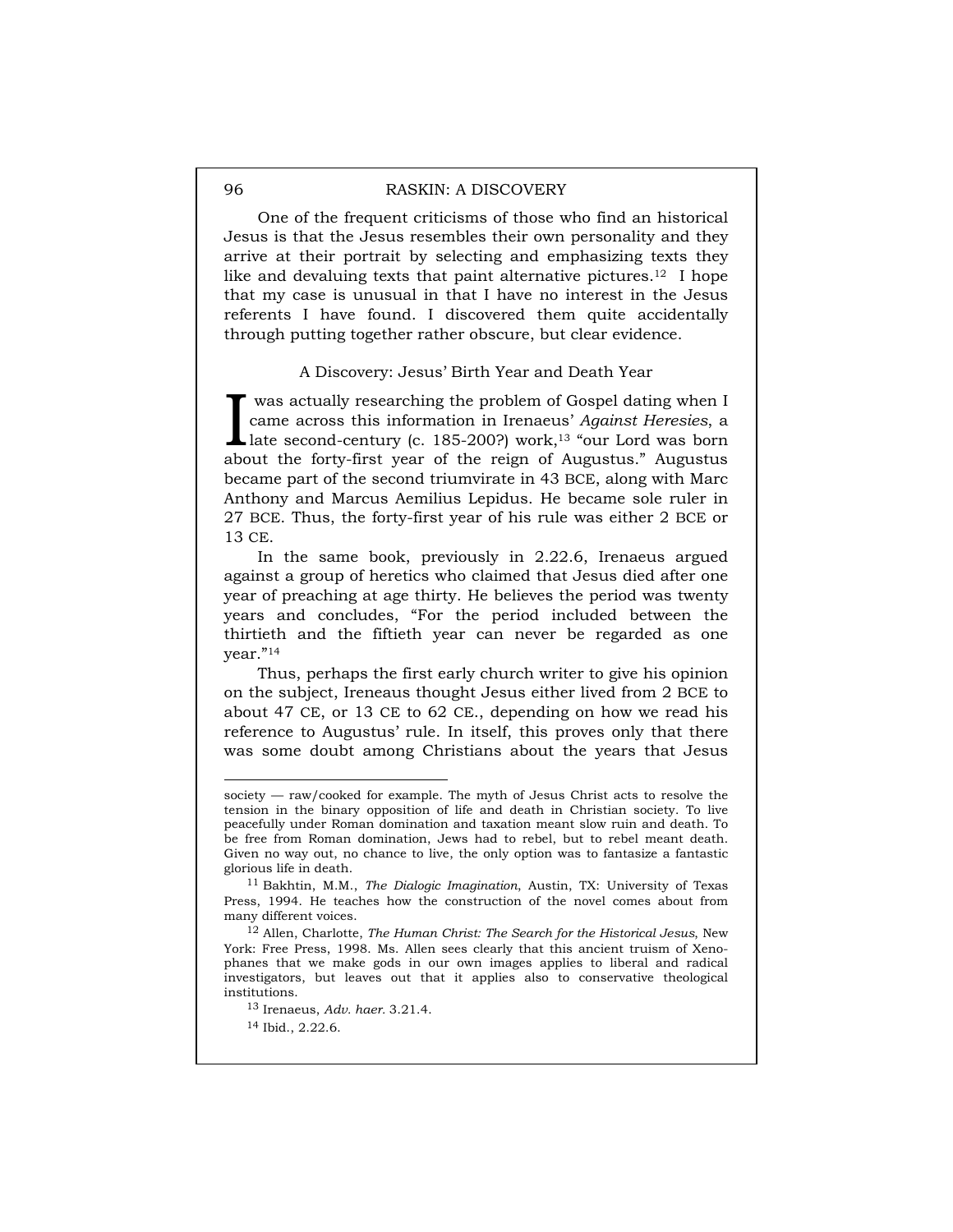lived and that at least one of them thought he died a number of years later than the usual 29-33 CE range we find in most current biographies of Jesus Christ.

My surprise came later from reading Tertullian, the next early Church Father who dates Jesus' death. In his work *An Answer to the Jews*, he talks about the fulfillment of a prediction by the prophet Daniel that the Jews will be destroyed in seventy hebdomads. He finds that it predicts the birth and death of Jesus Christ as well as the destruction of Jerusalem. In chapter VIII, Tertullian states that "in the forty-first year of the empire of Augustus, when he has been reigning for XX and VIII years after the death of Cleopatra, the Christ is born."[15](#page-3-0) Tertullian agrees with Irenaeus in putting the birth of Jesus 41 years after the start of the reign of Augustus. He clarifies the date further by saying 28 years after the death of Cleopatra. Cleopatra died in 30 BCE, so 2 BCE is the date that he is giving for the birth of Jesus Christ. Tertullian might have been reading Irenaeus, and realized that the date of Jesus' birth was unclear because we can calculate Augustus' reign from either the time of the triumvirate or his sole rule, so he added the time from the date of Cleopatra to clarify it.

In his argument, he explains Daniel's 70 hebdomad prediction quite clearly. He explains that  $437\frac{1}{2}$  years  $(62\frac{1}{2})$  hebdomads) of the 490 years (70 hebdomads) passed till the birth of Christ and that  $7\frac{1}{2}$  hebdomads (52 $\frac{1}{2}$  years) remained. At this point the chronology gets a little bit confusing and does not match historical chronology. Tertullian allows Christ dies after 30 years, but then suggests that the destruction of the Jewish temple occurred 22½ years later. By leaving out the 13 year reign of Claudius and shortening the reigns of Tiberius, Gaius and Nero, he is able to squeeze the 72½ years from 2 BCE (the birth of Jesus) to the burning of the temple, into  $52\frac{1}{2}$  years (7<sup>1</sup>/<sub>2</sub>) hebdomads). The important thing here is that Tertullian believes the burning of the temple took place 22½ years after the death of Jesus, i.e. circa 47 CE. This exactly agrees with Irenaeus. Both agree that he was born in 2 BCE and died circa 47 CE. The problem for Tertullian seems to be that he has to reconcile the contradictory facts of Jesus being born in 2 Bce, and dying in 47 CE, but somehow dying at age 30. He does this by changing the chronology of the Roman Empire to suggest that only 30 years

<span id="page-3-0"></span> <sup>15</sup> Tertullian, *An Answer to the Jews*, chapter VIII.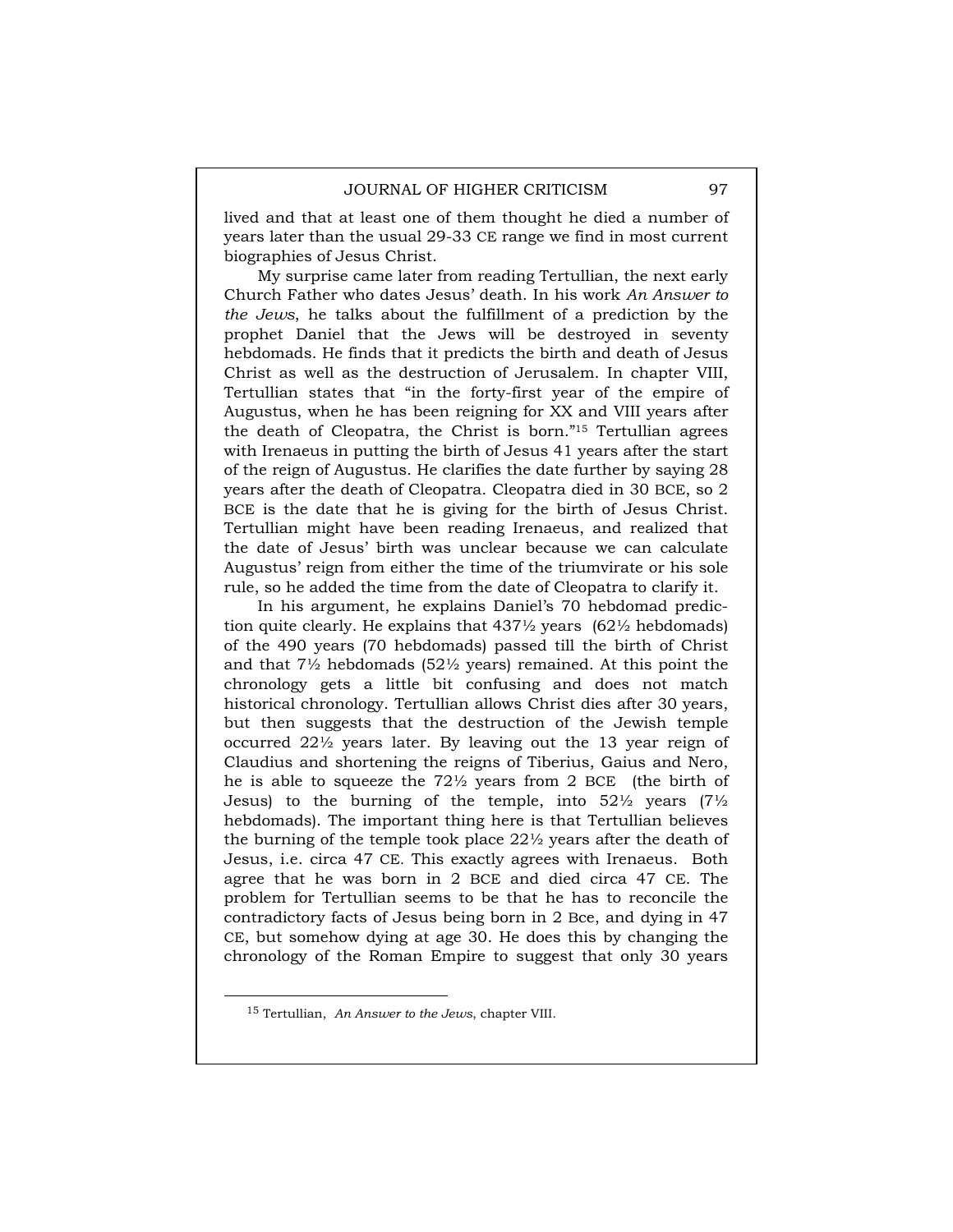passed from 2 BCE till 47 CE. He was so sure that only 30 years passed from the time of Jesus' birth in the 41st year of Augustus till the time of the his death 22½ years before the burning of the temple, that he was willing to believe that the Romans were mistaken about the times their emperors ruled.

Another chronology appears in book I, chapter XXI of *The Stromata* by Clement of Alexandria. This chronology corrects both Irenaeus and Tertullian, ambiguously indicating that the birth of Jesus took place in 2 BCE or 1 CE and he died in 28, 30 or 31 CE. However, this chronology comes at the end of a section entitled "The Jewish Institutions and Laws of Far Higher Antiquity Than the Philosophy of the Greeks." The next section is entitled "On the Greek Translation of the Old Testament." The Jesus chronology interrupts arguments regarding the relationship of Jewish and Greek customs. The name of the Emperor Commodus is mentioned twelve times within one page and not anywhere else in over 500 pages of texts by Clement. The repeated use of the name of Commodus seems a deliberate attempt to set the date of this work. However it leads to numerous problems, for example, why does the author mention early second-century heretics, but ignores late second-century ones? Also, there is a strange discussion of Danielle's 70 hebdomad prediction that seems to indicate Jesus ruled from 63 to 69. I think we should regard some of this chronological material as interpolated and unreliable. Since we do not know who wrote this chronology or how long after Clement, we can factor it out of our considerations.

Irenaeus probably wrote in Lyon, France, and Tertullian probably wrote in Alexandria, Egypt. It is certain that they had not come to their identical conclusions on the same birth year and death year for Jesus by accident. I conclude there was a widespread belief in the late second and early third century in orthodox Churches that Jesus Christ died around the year 47.

Once understanding this, I asked myself the obvious question: who was crucified around this time? Find out who was crucified that year and I thought I might find out who the early Christians had deified. But before getting to that, let me give some additional support to the idea.

Ad ditional Evidence In Support of the Date of the Crucified Man

It is important to note that the first identifiable non-Jewish-Christian source for the date of Christ comes from Suetonius.<br>In his biography of Claudius, he wrote *Iudaeos impulsore* t is important to note that the first identifiable non-Jewish-Christian source for the date of Christ comes from Suetonius.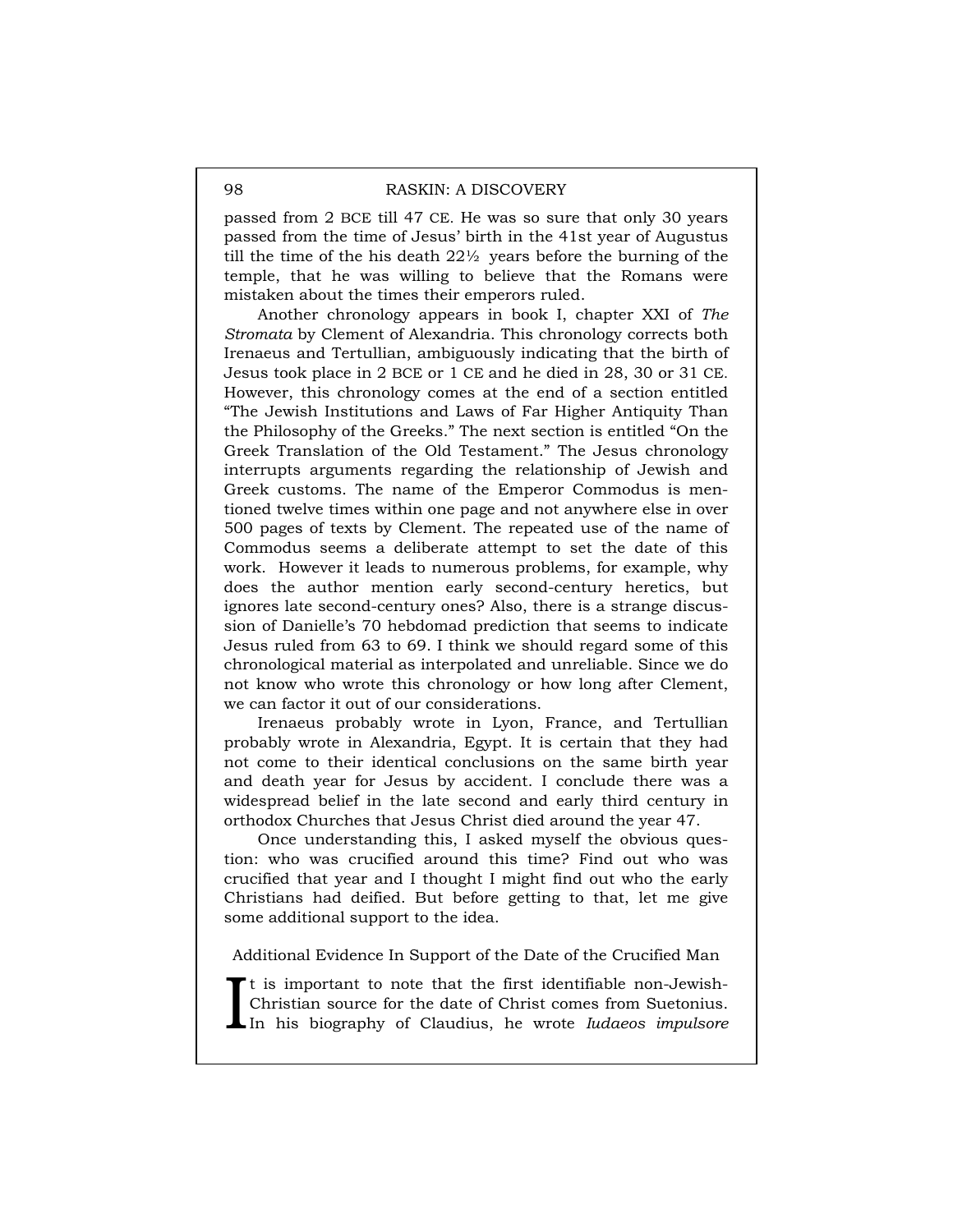*Chresto assidue tumultuantis Roma expulit*[.16](#page-5-0) usually translated "Since the Jews constantly made disturbances at the instigation of Chrestus he expelled them from Rome." Claudius was active from 41-54 CE. In support of this being a reference to Christ, John P. Meier in *A Marginal Jew* notes:

Two arguments favor a reference to Christ rather than to some Roman Jew named Chrestus: (1) Good Latin style would seem to demand a *quodam* after *Chresto* if some new and otherwise unknown figure were being introduced into the narrative. (2) Raymond E. Brown reports that "among the several hundred names of Roman Jews known from Jewish catacombs and other sources, no instance of *Chrestus* appears (*Antioch and Rome*, 100).[17](#page-5-1) 

Tertullian in *The Apology* chapter 3, seems to be referring to this when he writes, "But Christian, so far as the meaning of the word is concerned, is derived from anointing. Yes, and even when it is wrongly pronounced by you 'Chrestianus' (for you do not even know accurately the name you hate), it comes from sweetness and benignity."

Suetonius wrote probably five years before Tacitus in his *Annals*[18](#page-5-2) first points to the death of Christ under Pontius Pilate. This may indicate that the Pontius Pilate tradition is actually later than the understanding that Christ died circa 47.

The canonical *Acts* also gives some weight to the idea that the time of Claudius is the time of first preaching about the crucified man. Luke, or whoever created *Acts*, wrote, "And he found a Jew named Aquila, a native of Pontus, having recently come from Italy with his wife Priscilla, because Claudius had commanded all the Jews to leave Rome."[19](#page-5-3) This seems to confirm Suetonius' story about the explusion of the Jews because of Chrestus. One could argue that Luke is getting this story from Suetonius, but if his audience did not know about the expulsion from Rome, then mentioning it as a time marker (which is how he uses it) would not make any sense.

The chronology of Paul's travels in *Acts* is not clear, but his arrest in Jerusalem under the Procurator Felix takes place some two years before the end of Felix's term in 59 CE. Thus his arrest, according to *Acts*, took place in 57 CE. Working backwards and

<span id="page-5-0"></span> <sup>16</sup> Suetonius, *Lives of the Twelve Caesars*, 5.25.

<span id="page-5-1"></span><sup>17</sup> Meier, John P., *A Marginal Jew* (Doubleday, 1991), p. 102, n. 16.

<span id="page-5-2"></span><sup>18</sup> Book 15, chapter 44.

<span id="page-5-3"></span><sup>19</sup> Acts 18:2. New American Standard Bible.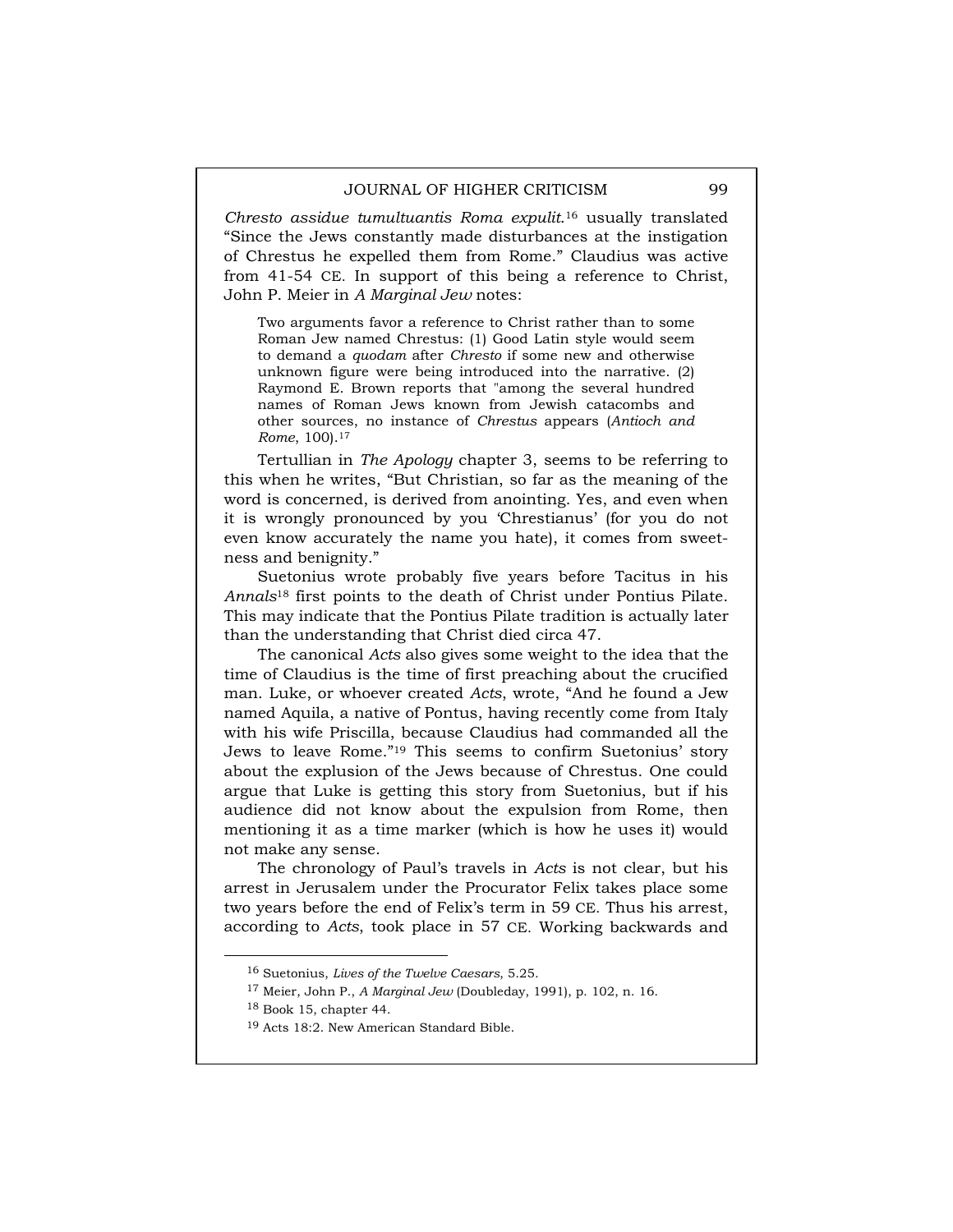tracing Paul's travels before his arrest, we get a date around 50 CE for his encounters with the recently expelled Aquila and Priscilla[.20](#page-6-0) It should be noted that the term "Jew" is not used to distinguish Aquila and Priscilla from the term "Christian." As Eisenman notes, "the Romans did not distinguish in any way between what we presently call Christians and Jews.["21](#page-6-1) 

Examining the ideology behind *Acts* will also help us in our dating. *Acts* gives us one of its main points at 15:7:

And after there had been much debate, Peter rose and said to them, "Brethren, you know that in the early days God made choice among you, that by my mouth the Gentiles should hear the word of the gospel and believe..."

In *Acts*, Luke tries to credit Peter with preaching the Gospel to the gentiles before Paul. This attacks the earlier tradition that Paul was the first Apostle to preach to the gentiles. *Acts* contains two main sections. The first section has material that concentrates on Peter as a magician-hero. It is obviously from a community that follows Peter. The second section contains quite different travelogue/historical material that portrays Paul's adventures. It is from a community that follows Paul. Note how the combination of the material emphasizes Peter's priority and superiority. Peter gets the word to preach to the gentiles directly from God (10:15, and 11:9). He travels to, eats with, and converts the gentiles. Only after Peter does this, Paul gets to preach to the gentiles in Antioch in chapter 13.

To make sure everybody gets the point that Peter preached before Paul, Luke puts in a scene of Herod (Agrippa<sup>22</sup>) arresting Peter and Peter miraculously escaping. This is a way of introducing Herod who, conveniently, immediately dies at 12:21. Thus

<span id="page-6-0"></span> $20$  Working forwards, the other way, we also get this date by correlating Paul's second trip to Jerusalem (Acts 11:28-30) during a famine under Claudius with the famine described by Josephus (*Antiquities* 20.5) in which Helena sent aid. We can derive from Josephus that this famine was sometime around 44-46. However, Acts gives us no reason to believe Paul joined the movement more than a year or two before the famine, i.e., circa 43. It is interesting that in Acts Paul does not start preaching about a crucified man until chapter 13, sometime shortly after the famine. Thus we get from Acts a date of around 47 for Paul preaching his own gospel of an incarnated crucified Jesus Christ.

<span id="page-6-2"></span><span id="page-6-1"></span><sup>21</sup>*James the Brother of Jesus*, 67.

<sup>22</sup> Luke has gotten Herod the tetrarch mixed up with Agrippa. Josephus tells us that Herod "died in the eighth year of the reign of Claudius Caesar." (*Wars*, 20..5.2) which would be 49. Accepting Herod would destroy the authenticity of the rest of Luke's chronology and put him in contradiction with Josephus' story about Agrippa dying as a result of his God-acclamation.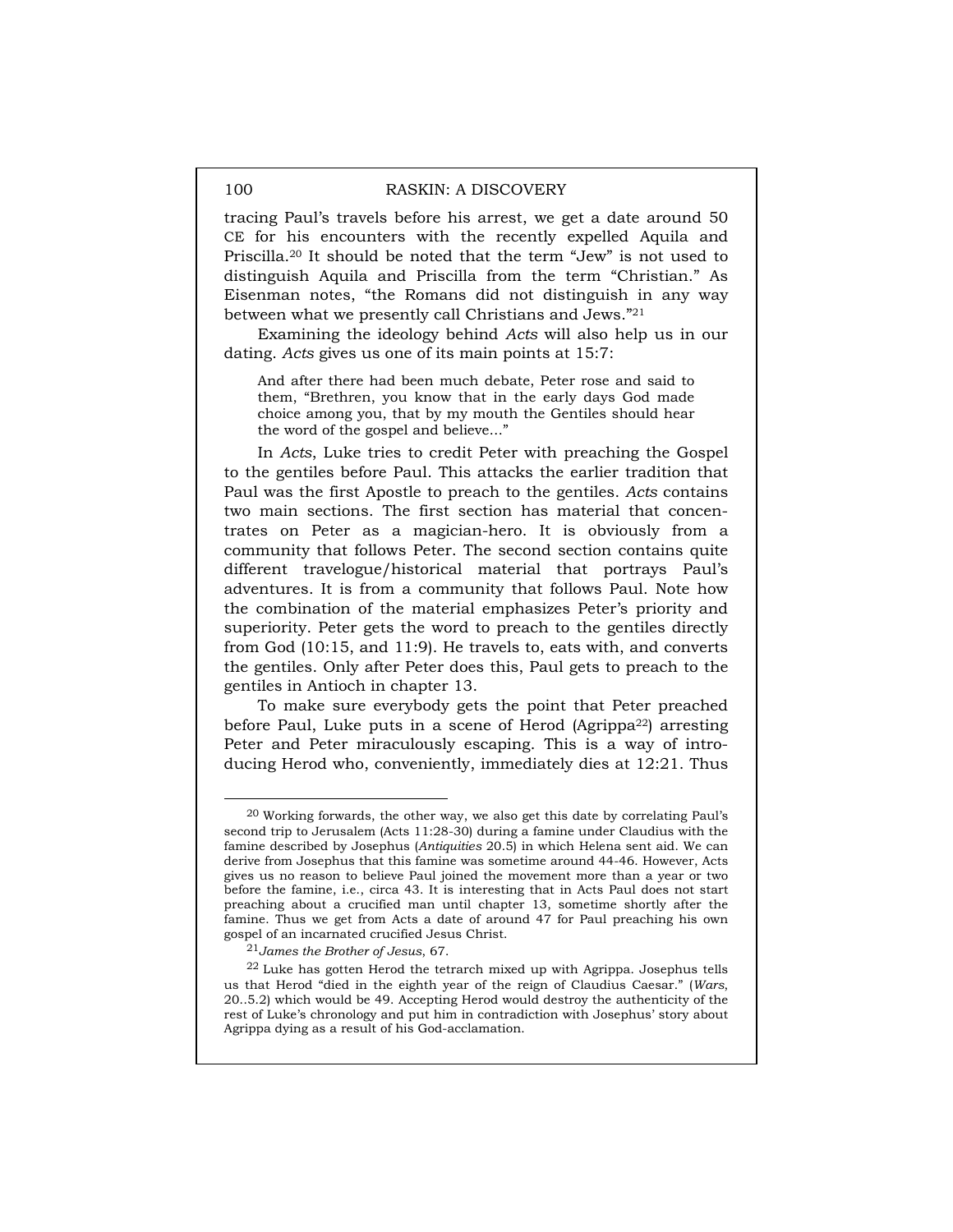a reader who knew that Herod died in 44 would know that Peter preached before 44 to the gentiles and soon discover that Paul preached for the first time after 44. A reader who did not know when Herod died could rush to a copy of Josephus' *Antiquities* and at 19:8:2 find that the death of Herod came after he had reigned "three years under the reign of Claudius Caesar."[23](#page-7-0) Now, we can conclude that Luke either makes up the tradition that Paul starts preaching about when Jesus was killed under Pilate (Acts 13:14) after Herod's death, or, more likely, he follows an already established tradition. Assuming he is using already established Pauline material, we get a date for Paul's preaching after Agrippa's death (44 CE) but before the Claudian explusion order from Rome (49 CE?). Additionally, just before preaching the gospel in Antioch, *Acts* (13:7) records that Paul sailed to Cyprus and mentions the name of Sergius Paulus as proconsul. Apparently the name Sergius Paulus was found on a memorial stone in Rome indicating that he became proconsul in 47.[24](#page-7-1) This places the time of Paul's first preaching about a crucified man to the gentiles right about the time that Irenaeus and Tertullian claim that Christ died.

Now, the point is not to argue that any of this is actual, but only that Luke was following a traditional belief in showing Paul starting to preach around 47. Luke wanted to show that Peter preached to the gentiles before Paul. Luke needed only to show that Peter preached before the death of Agrippa in 44 to establish priority for him as God's apostle to the gentiles.[25](#page-7-2) If followers of Paul who wrote the Paul-centered material in *Acts* had believed that Paul started preaching in the 30s or early 40s, Luke's narrative about Peter would not have done the job of establishing Peter's priority. So we can strongly suspect that Paul's followers, before reading *Acts*, believed that Paul started preaching in the

<span id="page-7-1"></span><span id="page-7-0"></span> <sup>23 &</sup>quot;Antiquities," 19.8.2 (351)

<sup>24</sup> Seiglie, Mario "The Book of Acts, The Message Spreads," http:// www.ucg.org/articles/gn31/acts.html.

<span id="page-7-2"></span> $25$  I suspect that Luke writes about 130 or later, but this dating of Luke is not important to my identities hypotheses. In fact, the earlier the date, the more it establishes those identities, as writers closer to the date of the actual beginning of Paul's preaching would be less likely to change accounts of it. Luke's Pauline material only knows the general idea that Jesus died under Pontius Pilate. I assume this rumor/myth came after Suetonius' writing of *Lives* in 110 CE, which makes no mention of Pilate and before the time of Tacitus' *Annals* in 115 CE. If the Paulinist material Luke used was after about 130 it would probably have contained more information about Jesus' death. Yet, one cannot discount that Luke might have been writing much later and using material decades old.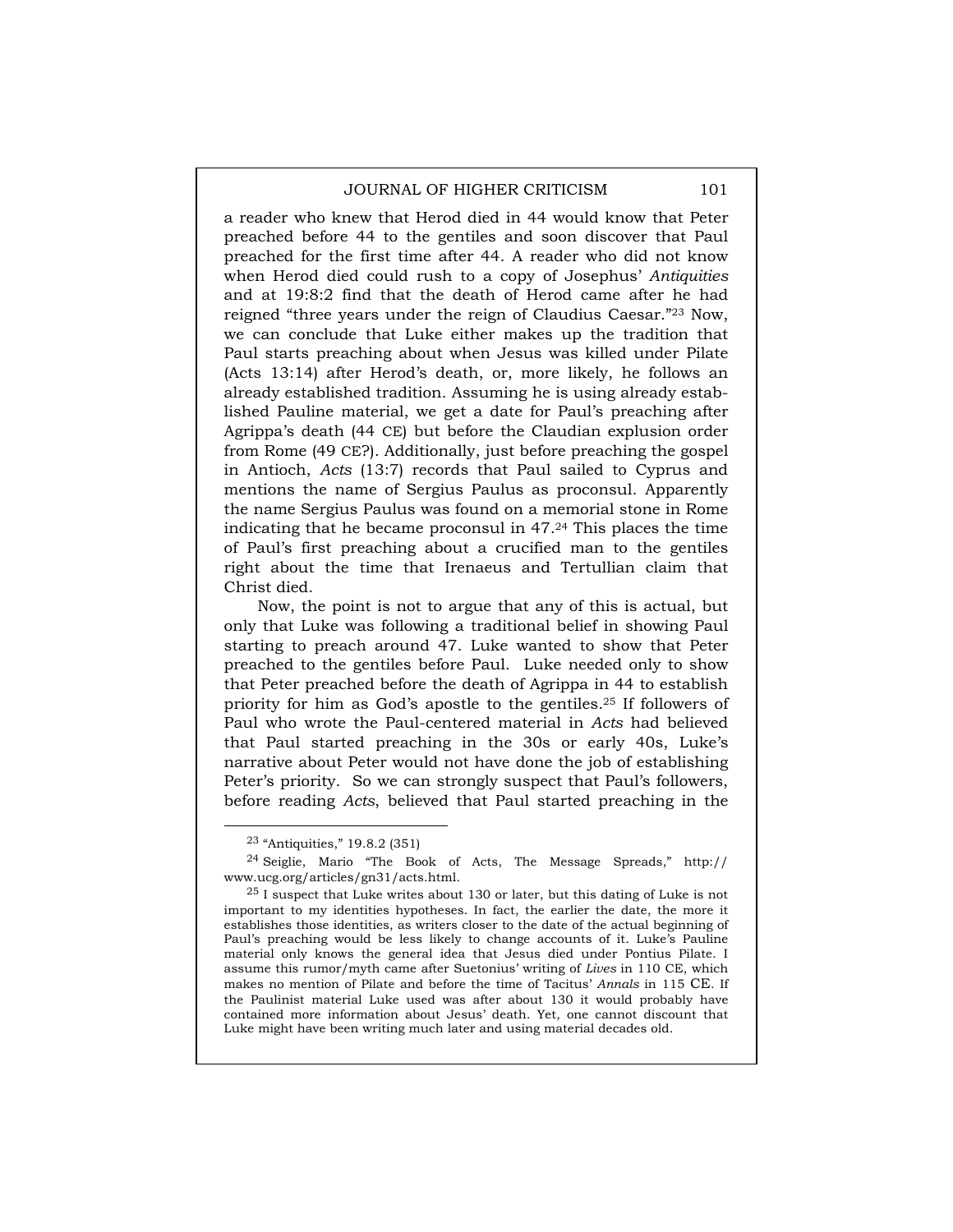mid to late 40s. Also, importantly, note that after the death of Agrippa in 44, Peter, who was the main focus for nearly twelve chapters in *Acts*, virtually disappears from the narrative, making only a guest appearance at 15:7-11 to reaffirm his priority in gentile conversion. Having demonstrated his point about Peter's priority, Luke has no need to say a single further word about Peter.

## Josephus' *Wars of the Jews*

In Wars Josephus speaks very little about the mid-40s.<br>Covering the years 37 to 41, he only talks about Gaius<br>(Caligula) appointing Agrippa as a king and trying to get his<br>statues placed in the Jerusalem Temple. In Chapter n *Wars* Josephus speaks very little about the mid-40s. Covering the years 37 to 41, he only talks about Gaius (Caligula) appointing Agrippa as a king and trying to get his about Agrippa doing a good job and his territory being expanded by Claudius when he becomes Emperor in 41. Agrippa dies in 44. For the years 44 through 48, he merely says, "...Claudius made the country a Roman province, and sent Cuspius Fadus to be its procurator, and after him Tiberius Alexander, who, making no alterations of the ancient laws, kept the nation in tranquillity.["26](#page-8-0)

He goes on to describe the beginnings of the Jewish War in 48 under the procurator Cumanus. It seems that Josephus is reassuring us that the period of 41 through 47, the first years of Claudius' reign, were good years. It was only in 48 that "Cumanus began the troubles, and the Jews' ruin came on.["27](#page-8-1) If we only had Josephus' *Wars* to go on, then the passages I found with the odd material in Irenaeus, Tertullian, Suetonius and Luke suggesting that something significant happened around 47 would scarcely be meaningful. But fifteen years later, writing in his *Antiquities*, Josephus changes his tune and tells us some noteworthy things did happen around that time.

## Josephus' *Antiquities of the Jews*: Book 20

osephus begins his 20th book with the death of King Agrippa and the coming of the procurator Fadus in 44 CE. He uses a thesis-antithesis structure in this book. He shows what happens to pious men favored by God in the first four chapters and then shows in the following seven chapters what happens to impious men not favored by God. In the first chapter, he relates a story of a successful Jewish embassy to Emperor

<span id="page-8-0"></span> <sup>26</sup> Josephus, *The Wars of the Jews*, 11.6.

<span id="page-8-1"></span><sup>27</sup> Ibid., 2.12.1.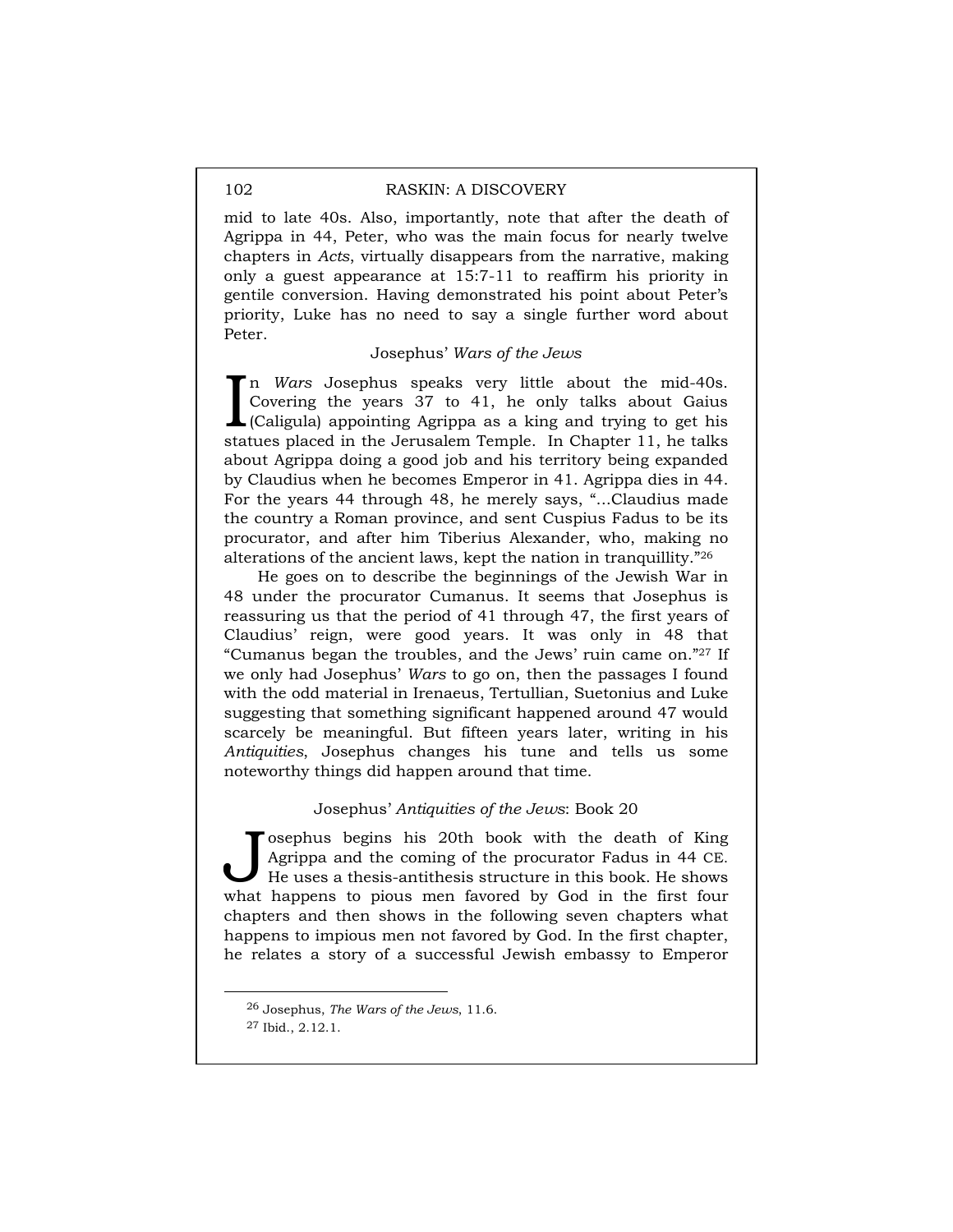Claudius to regain control of the holy vestments that Fadus took away. Josephus spends the next three chapters telling about the charmed life of King Izates who converts to Judaism along with his mother Helena and successfully rules his kingdom against multiple threats.[28](#page-9-0) 

In the first two paragraphs of chapter five, Josephus covers the period of the procuratorships of Cuspius Fadus (44-45) and Tiberius Julius Alexander (46-48). In these two paragraphs, he tells us about three events, the arrest of Theudas the Magician, the great famine, and the crucifixion of James and Simon, the sons of Judas the Galilean.

The first paragraph describes Theudas, the Magician, a prophet who led people to the Jordan River in order to part it and have them walk across it. Fadus (procurator 44-45) captured him and cut off his head.

Now it came to pass, while Fadus was procurator of Judea, that a certain magician, whose name was Theudas, persuaded a great part of the people to take their effects with them, and follow him to the river Jordan; for he told them he was a prophet, and that he would, by his own command, divide the river, and afford them an easy passage over it; and many were deluded by his words. However, Fadus did not permit them to make any advantage of his wild attempt, but sent a troop of horsemen out against them; who, falling upon them unexpectedly, slew many of them, and took many of them alive. They also took Theudas alive, and cut off his head, and carried it to Jerusalem. This was what befell the Jews in the time of Cuspius Fadus' government.[29](#page-9-1)

Josephus had mentioned this incident in *Wars* 2.13.4. He had not mentioned Theudas by name and gave Felix (procurator 52-59) the credit for stopping it.[30](#page-9-2) In *Wars*, Josephus blamed

<span id="page-9-0"></span> <sup>28</sup> *The Antiquities of the Jews*, Chapter 2. The story of the birth of King Izates is extremely interesting. King Monobazus, while asleep, and touching his wife's stomach, hears a voice from God "not to hurt the infant that was therein, which, by God's providence would be safely born, and have a happy life. Although he has other children he calls him "his only begotten son." Perhaps this is an illustration of how Gospel stories mutated from pieces of earlier historical tales which themselves used scriptures.

<span id="page-9-1"></span><sup>29</sup> Ibid., 20.5.1

<span id="page-9-2"></span><sup>30</sup> *Wars*, 2.13.4.

There was also another body of wicked men gotten together, not so impure in their actions, but more wicked in their intentions, which laid waste the happy state of the city no less than did these murderers. These were such men as deceived and deluded the people under pretense of Divine inspiration, but were for procuring innovations and changes of the government; and these prevailed with the multitude to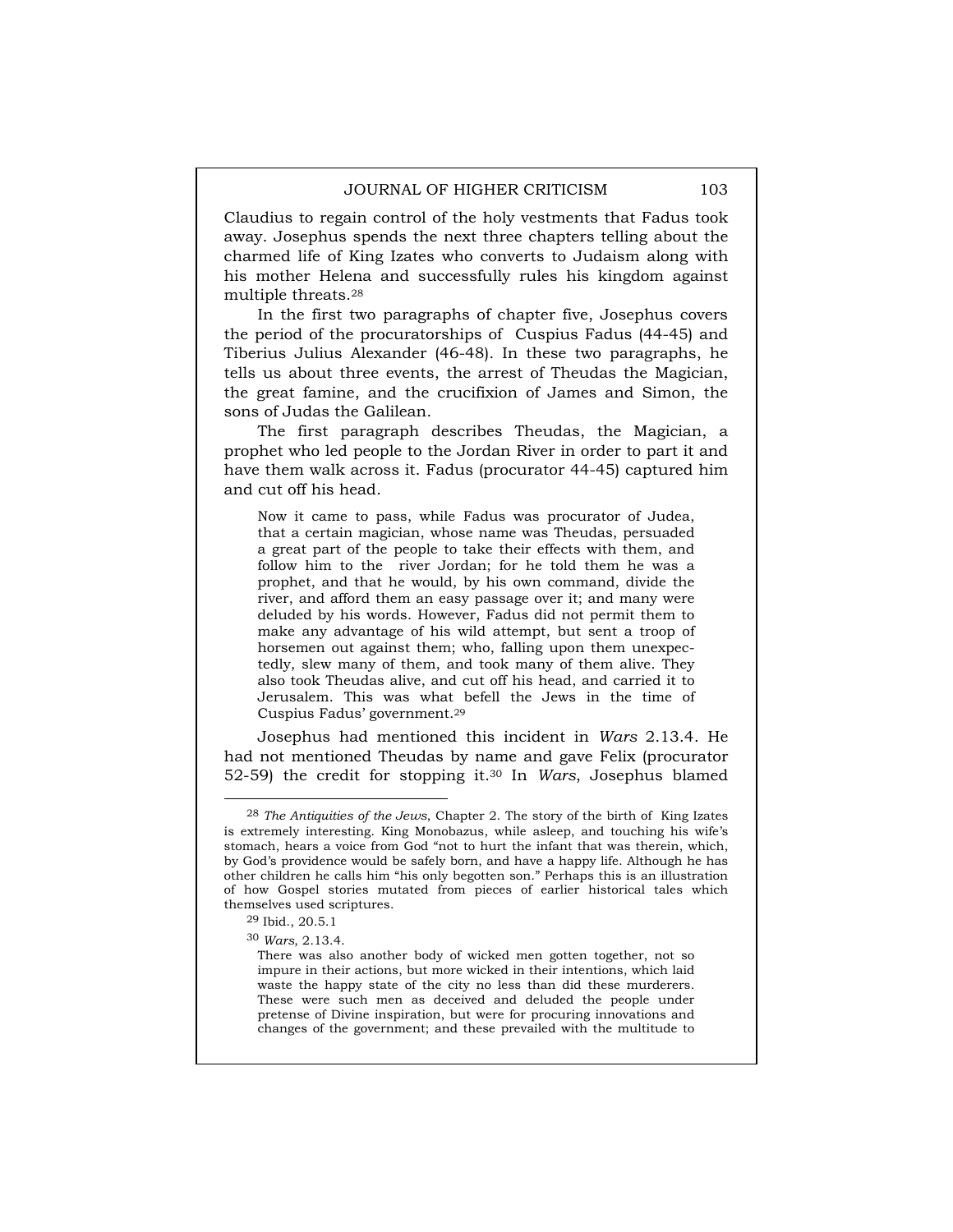Cumanus (procurator 48-52) for starting the troubles that led to the Jewish-Roman War. One can only conjecture that he had a motive to shift this bloody incident to a time post-Cumanus rather than pre-Cumanus. Certainly pre-Cumanus, it tends to absolve Cumanus and the Romans of some responsibility for the war.

In the second paragraph in this chapter, we learn of a "great famine" that occurred at this time:

Then came Tiberius Alexander as successor to Fadus; he was the son of Alexander the alabarch of Alexandria, which Alexander was a principal person among all his contemporaries, both for his family and wealth: he was also more eminent for his piety than this his son Alexander, for he did not continue in the religion of his country. Under these procurators that great famine happened in Judea, in which queen Helena bought corn in Egypt at a great expense, and distributed it to those that were in want, as I have related already.[31](#page-10-0) 

Josephus left out this report of the famine. Yet he thought it so significant that while talking about the divinity of Moses' legislation in the third book of *Antiquities*, he mentions it:

a little before the beginning of this war, when Claudius was emperor of the Romans, and Ismael was our high priest, and when so great a famine was come upon us, that one tenth deal [of wheat] was sold for four drachmae, and when no less than seventy cori of flour were brought into the temple, at the feast of unleavened bread, (these cori are thirty-one Sicilian, but forty-one Athenian medimni,) not one of the priests was so hardy as to eat one crumb of it, even while so great a distress was upon the land; and this out of a dread of the law, and of

l

act like madmen, and went before them into the wilderness, as pretending that God would there show them the signals of liberty. But Felix thought this procedure was to be the beginning of a revolt; so he sent some horsemen and footmen both armed, who destroyed a great number of them.

In Acts 5:36, Luke also mentions Theudas, "For before these days rose up Theudas, boasting himself to be somebody." He seems to place him before 6 CE, saying, "After this man rose up Judas of Galilee in the days of the taxing..." The way the text ordinarily reads now, it seems an incredible blunder on the part of Luke. However, if one wants to match Luke to Josephus, one can assume there is a mistranslation in the text of Luke, and that the words "after this" refers to the order of Gamaliel's speaking about Theudas and Judas, and not to the historical order of the men. Using this interpretation, Luke indicates the mid 40's as the time of Jesus' death, as the speech must be taking place after the time of Theudas, after 45.

<span id="page-10-0"></span><sup>31</sup> *Ant.* 20.5.2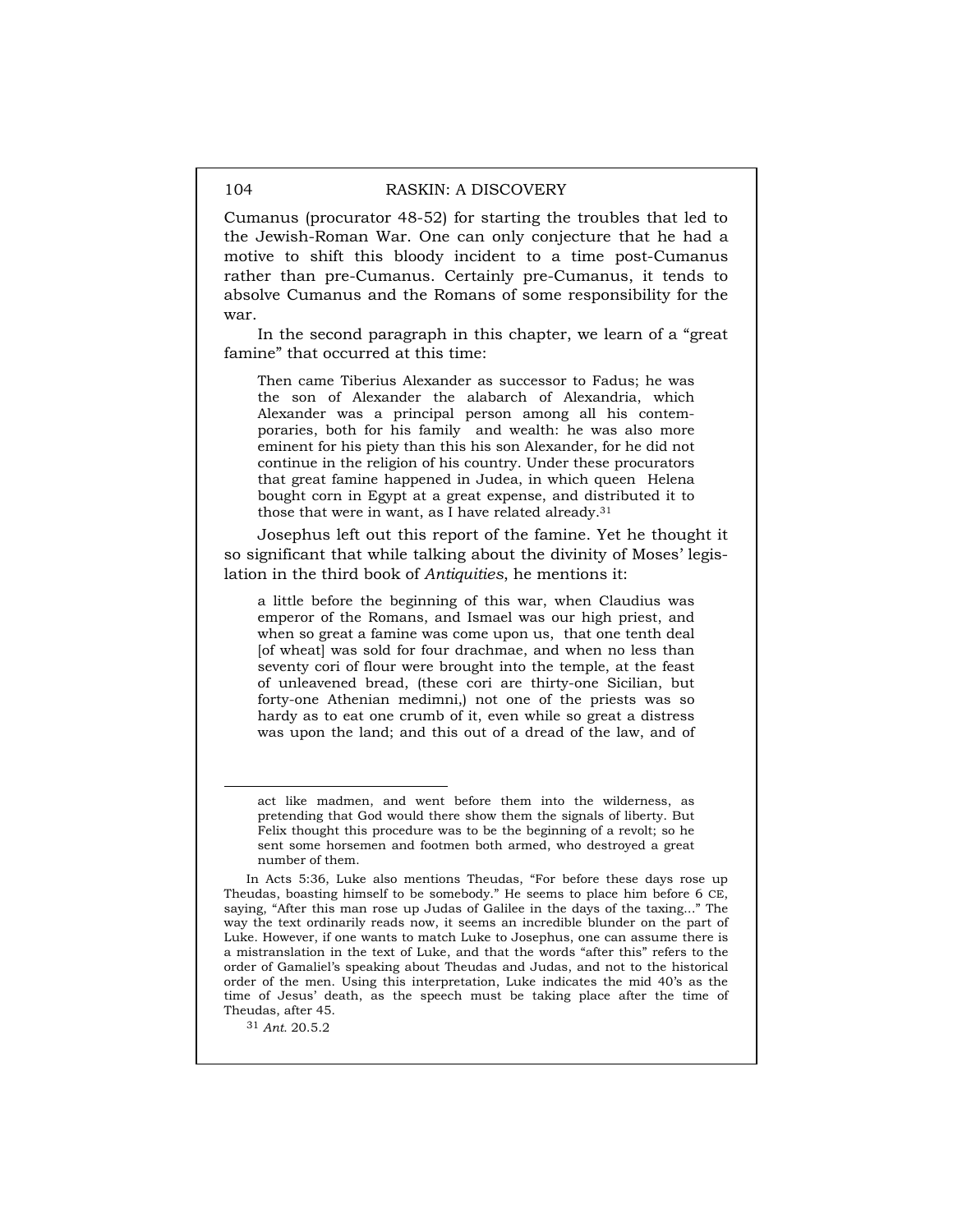that wrath which God retains against acts of wickedness, even when no one can accuse the actors.<sup>[32](#page-11-0)</sup>

It is interesting that Josephus kept the news of this "great famine" from us in *Wars.* My conjecture would be that it might be read as pointing towards God's displeasure with the Jews before the coming of Nero's Cumanus. Josephus was trying in *Wars* to put the blame for the war indirectly on Nero. The great famine happens before Nero, so he neglected its impact.

So far Josephus has revealed that a popular cult leader arrived earlier than he previously informed us and that there was a severe famine. Then Josephus reveals this interesting new fact:

And besides this, the sons of Judas of Galilee were now slain; I mean of that Judas who caused the people to revolt, when Cyrenius came to take an account of the estates of the Jews, as we have showed in a foregoing book. The names of those sons were James and Simon, whom Alexander commanded to be crucified.[33](#page-11-1)

First, let us think about the importance Josephus attaches to this event. No doubt, Josephus mentions many other Jewish rebel leaders killed, but he puts this event with the rebellion of Theudas in which "a great number" of Jews died, and a great famine which revealed the extraordinary obedience of Jewish priests to their traditions. It is one of only three events he names over a four year period, from the coming of Fadus in 44 to the coming of Cumanus in 48. It is the only action he associates with Tiberius Alexander who was procurator from 46 to 48. It is followed by a report of a removal of a head priest, the coming of the new procurator Cumanus and the death of Herod. We have to assume that it was a major event on the level of a bloody rebellion, a great famine, a change in priestly and governmental leadership, and the death of a head of state. In other words, the crucifixion of James and Simon was a major event.

There is earlier evidence and later evidence that makes these brothers central to the Jewish revolt against Rome. Before discussing James and Simon, let us examine this evidence.

<span id="page-11-1"></span><span id="page-11-0"></span> 32 Ibid., 3.15.3 33 Ibid., 20.5.2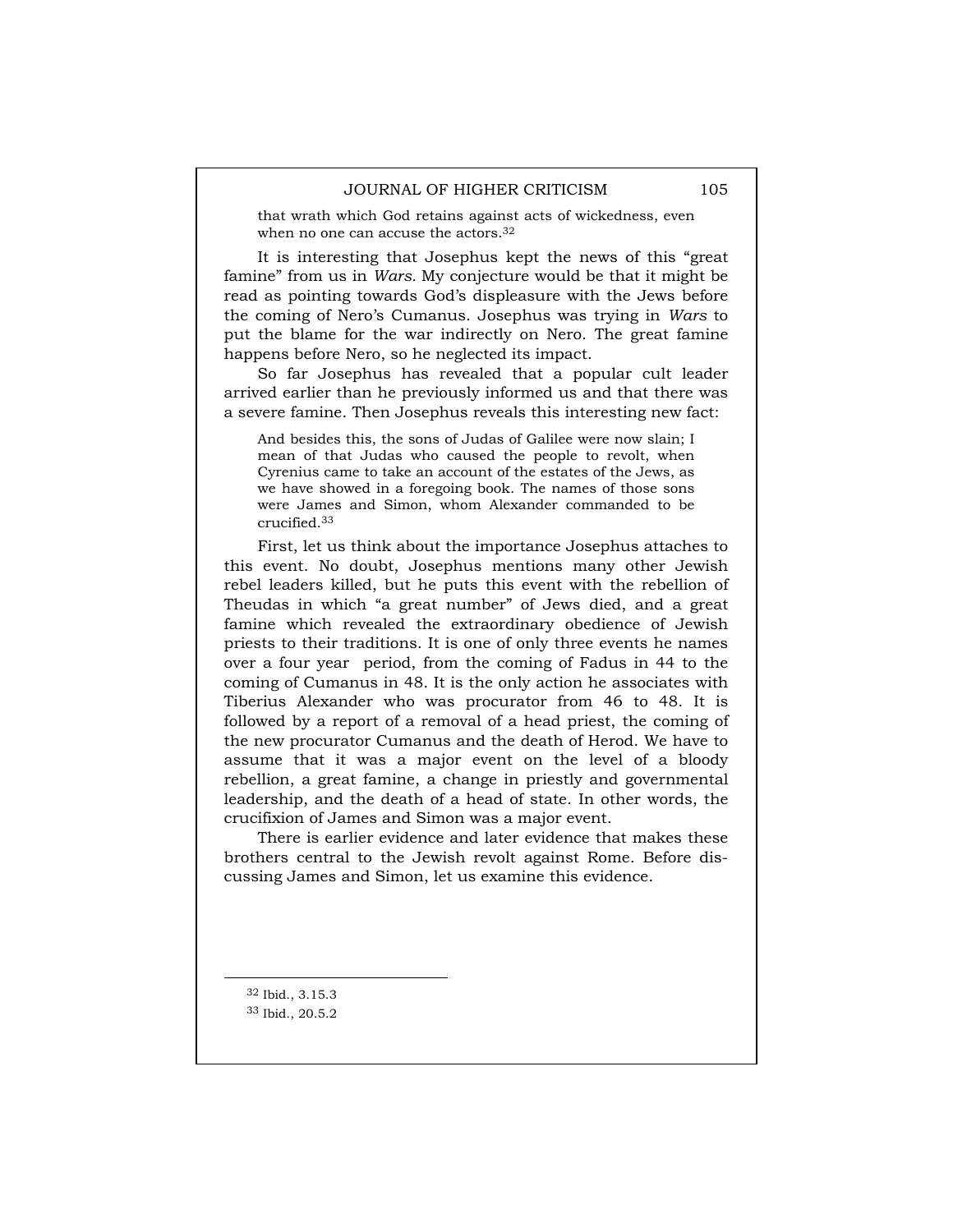Before Simon and James: Judas The Galilean and the Fourth Philosophy

osephus writes about the father of Simon and James in both *Wars* (2.8.1) and *Antiquities* (18.1.1). Immediately after bringing him up, in both cases, he goes into a discussion of the different sects of philosophy of the Jews: the Pharisees, the Sadducees and the Essenes. Only when discussing fate (*Antiquities* 13.5.9), divine revelation (15.10.5), and his decision at age sixteen to make trial of "the several sects among us" (*Life* 1.2) does Josephus mention the philosophical divisions among the Jews. It appears that Judas the Galilean is associated with deep divisions within Judaism.

It is interesting to compare again what Josephus writes in *Wars* with what he writes in *Antiquities*. One can assume they reflect changes in his thinking and political changes in the years from the mid-70s when he wrote *Wars* to the early 90s when he wrote *Antiquities*. In *Wars*, he has generally placed the blame on Nero and the bad representatives he sent to run Judea, Samaria, and Galilee. In *Antiquities*, the main blame is placed on the philosophy of Judas the Galilean. Josephus is extraordinarily eloquent, after writing about Quirinius coming in 6 CE to tax the Jews, he writes:

But a certain Judas a Gaulaonite from a city named Gamala, who had enlisted the aid of Saddok, a Pharisee, threw himself into the cause of rebellion. They said that the assessment carried with it a status amounting to downright slavery, no less, and appealed to the nation to make a bid for independence. They urged that in case of success the Jews would have laid the foundation of prosperity, while if they failed to obtain any such boon, they would win honour and renown for their lofty aim; and that Heaven would be their zealous helper to no lesser end than the furthering of their enterprise until it succeeded--all the more if with high devotion in their hearts they stood firm and did not shrink from the bloodshed that might be necessary. Since the populace, when they heard their appeals, responded gladly, the plot to strike boldly made serious progress; and so these men sowed the seed of every kind of misery, which so afflicted the nation that words are inadequate. When wars are set afoot that are bound to rage beyond control, and when friends are done away with who might have alleviated the suffering, when raids are made by great hordes of brigands and men of the highest standing are assassinated, it is supposed to be the common welfare that is upheld, but the truth is that in such cases the motive is private gain. They sowed the seed from which sprang strife between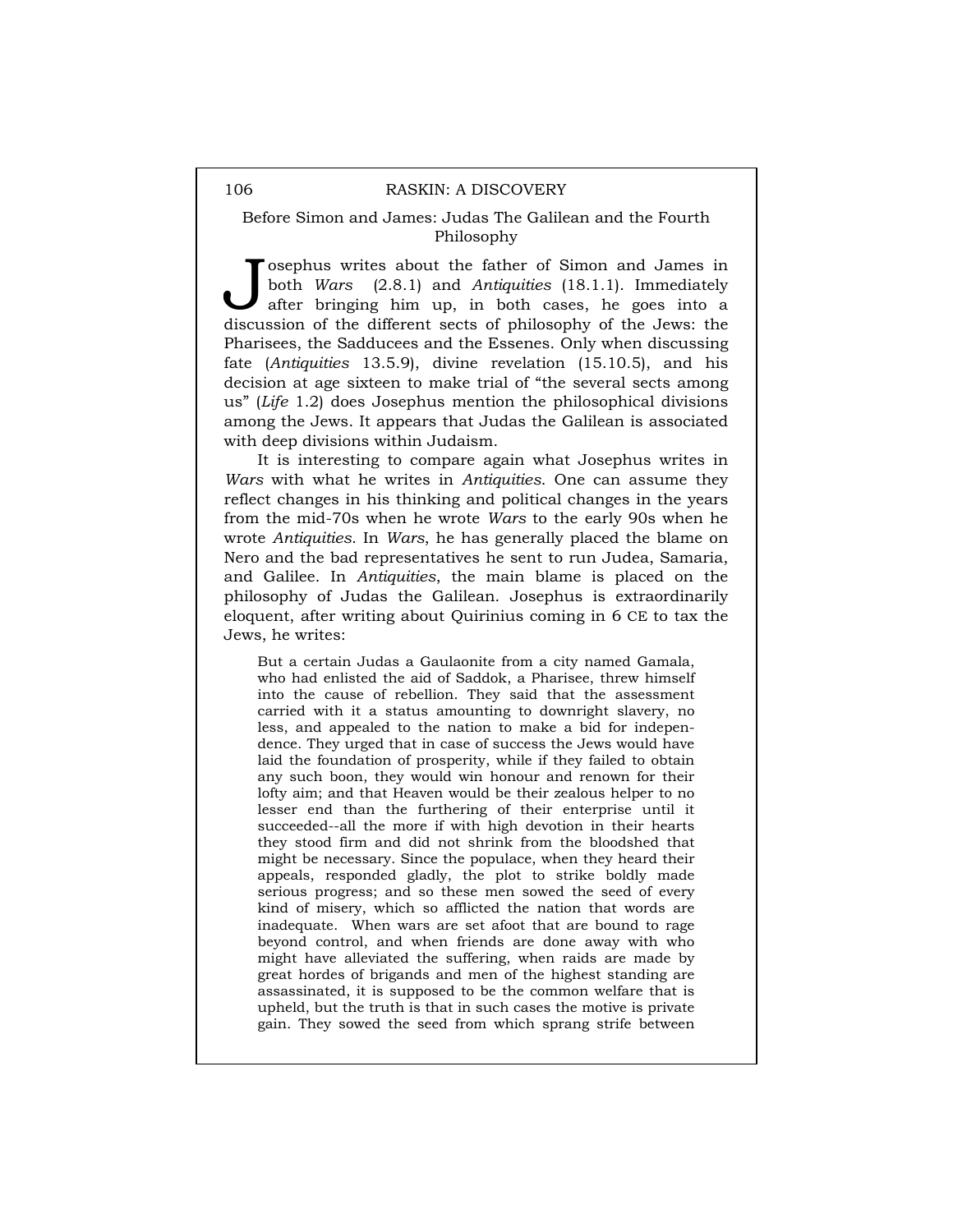factions and the slaughter of fellow citizens. Some were slain in civil strife, for these men madly had recourse to butchery of each other and of themselves from a longing not to be outdone by their opponents; others were slain by the enemy in war. Then came famine, reserved to exhibit the last degree of shamelessness, followed by the storming and razing of the cities until at last the very temple of God was ravaged by the enemy's fire through this revolt. Here is a lesson that an innovation and reform in ancestral traditions weighs heavily in the scale in leading to the destruction of the congregation of the people. [34](#page-13-0)

Josephus is describing a mass movement that starts in 6 CE and continues spreading**.** He says that "the folly that ensued began to afflict the nation after Gessius Florus."[35](#page-13-1) So something happened after 44 or 45 that led to the Jewish rebellion that was directly connected to the philosophy of Judas. The only things which Josephus will tell us happened that can be connected directly to Judas are the crucifixions of Judas' sons under Tiberius Alexander.

Josephus writes in *Antiquities* that Judas was the author of "the fourth sect" of Jewish philosophy**.** This is interesting because in *Wars***,** Josephus does not talk about the followers of Judas being a fourth sect, but in *Antiquities*, fifteen years later, he does. This could reflect a nascent postwar split between Judaism and Christianity.

Josephus writes that "The Jews, from the most ancient times, had three philosophies pertaining to their traditions, that of the Essenes, that of the Sadducees, and, thirdly, that of the group called the Pharisees.["36](#page-13-2) He goes on to say, "As for the fourth of the philosophies, Judas the Galilaean set himself up as leader of it. This school agrees in all other respects with the opinions of the Pharisees, except that they have a passion for liberty that is almost unconquerable, since they are convinced that God alone is their leader and master.["37](#page-13-3) One should be careful here not to see the fourth philosophy as being a sect of the Pharisees. In trying to get us to understand about Judas the Galilean, Josephus spends some twelve paragraphs in *Wars* talking about Essenes and only one in talking about Pharisees and Sadducees. In *Antiquities*, he gives one paragraph to each philosophy, but his description of

<span id="page-13-0"></span> <sup>34</sup> *Ant*. 18.1.1.

<span id="page-13-1"></span><sup>35</sup> *Ant.*, 18.1.6.

<span id="page-13-2"></span><sup>36</sup> *Ant*., 18.1.2.

<span id="page-13-3"></span><sup>37</sup> *Ant*., 18.1.6.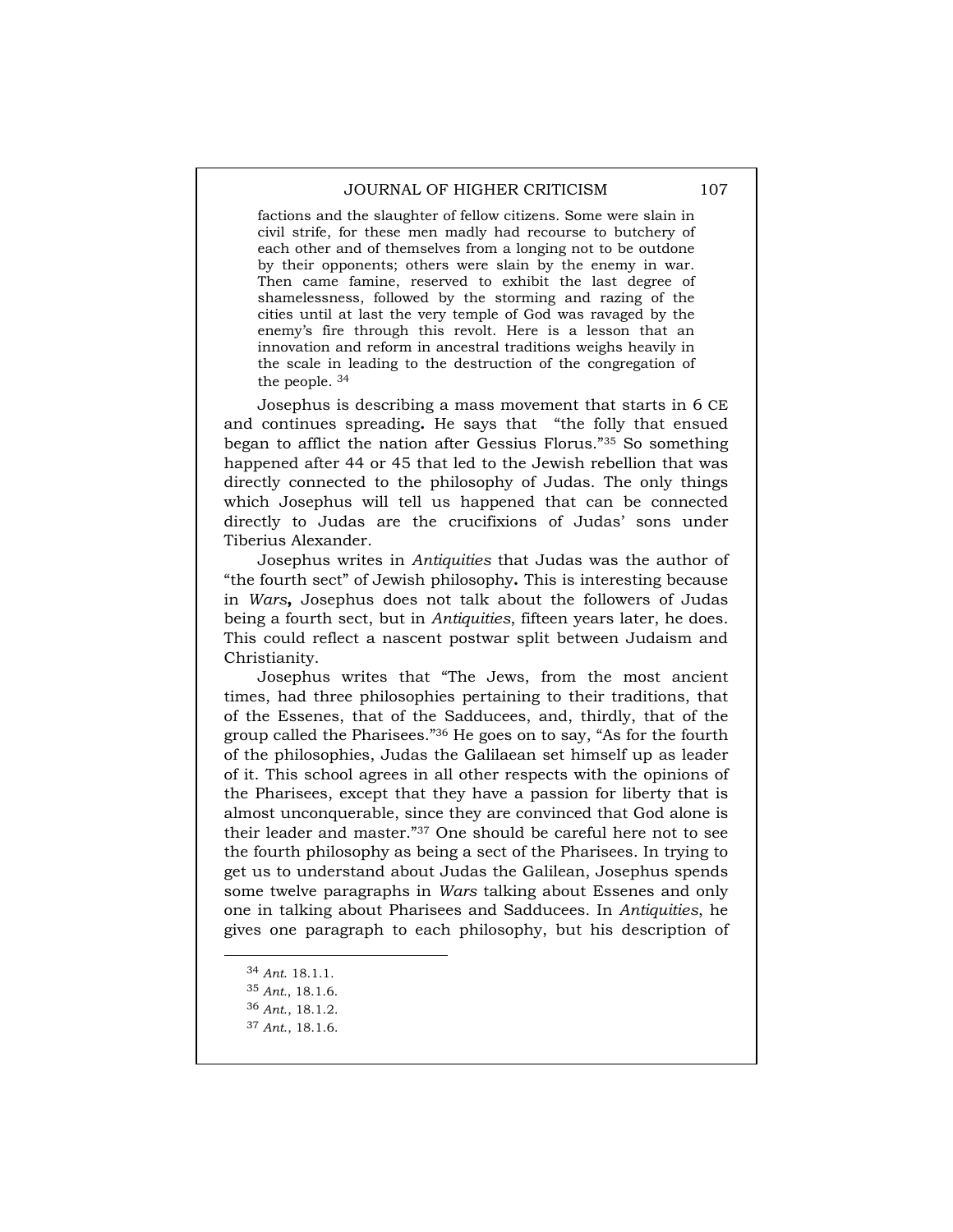"the fourth sect" here ("They think little of submitting to death in unusual forms.["38\)](#page-14-0) closely matches his description of the Essenes in *Wars* "And as for death, if it will be for their glory, they esteem it better than living always.["39](#page-14-1)

 Josephus assumes that we are familiar with his passages from *Wars*. In fact, he writes, "To be sure, I have spoken about them in the second book of the *Jewish War*, but nevertheless I shall here too dwell on them for a moment." [40](#page-14-2) He is only adding information to what he expects us to know from *Wars*. In that second book, Josephus has identified four groups, the last being an "order" of Essenes:

Moreover, there is another order of Essenes, who agree with the rest as to their way of living, and customs, and laws, but differ from them in the point of marriage, as thinking that by not marrying they cut off the principal part of the human life, which is the prospect of succession; nay rather, that if all men should be of the same opinion, the whole race of mankind would fail.<sup>41</sup>

While not very clear, Josephus leaves us with the impression that the fourth philosophy of Judas mixes Essenic and Pharisaic notions with new revolutionary ideas**.** Later I will show that the Christian writer Hippolytus provides us with a clearer view that the fourth philosophy is the basis for early Christian philosophy.

## After Simon and James: Menahem, Another Son of Judas, Begins the War; Eliazar, Son of Jairas, Kin of Menahem, Ends It.

In *Wars*, Josephus lays the blame for the start of the fighting of the war directly on two incidents:

And at this time it was that some of those that principally excited the people to go to war, made an assault upon a certain fortress called Masada. They took it by treachery and slew the Romans that were there, and put others of their own party to keep it. At the same time Eleazar, the son of Ananias the high priest, a very bold youth, who was at that time governor of the temple, persuaded those that officiated in the divine service to receive no gift or sacrifice for any foreigner[.42](#page-14-4)

<span id="page-14-0"></span> <sup>38</sup> Ibid.

<span id="page-14-1"></span><sup>39</sup> *Wars*, 2.8.10

<span id="page-14-2"></span><sup>40</sup> *Ant*., 18.1.2.

<span id="page-14-3"></span><sup>41</sup> *Wars*, 2.8.13.

<span id="page-14-4"></span><sup>42</sup> *Wars*, 2.17.2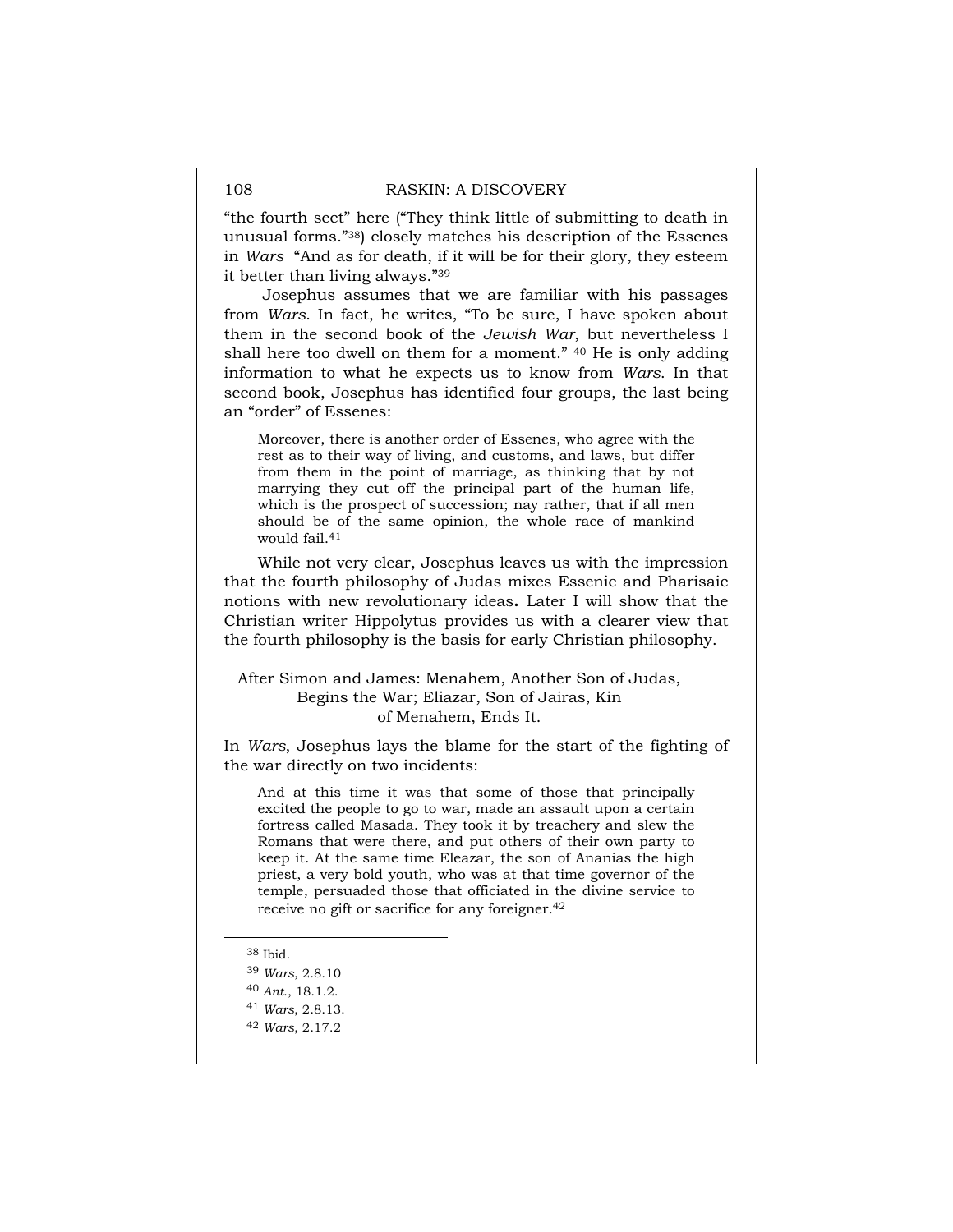We gather from this that Eleazar, the son of Ananias the High Priest, and a "very bold youth who was at that time governor of the temple" was following a very xenophobic Jewish group who did not want any foreign sacrifice in the temple. Josephus goes on to talk about how the men of power and the principal of the Pharisees tried to explain to the people that it had always been the custom of the Jews to accept foreign sacrifices and that "they did now irritate the Romans to take up arms against them, and brought up novel rules of strange divine worship, and determined to run the hazard of having their city condemned for impiety, while they would not allow any foreigner but Jews only, either to sacrifice or to worship therein."[43](#page-15-0) Josephus describes how the city split into two factions with the "men of power," the high priests and "the part of the multitude that were desirous of peace" seizing the upper city, while the "seditious" held the Temple and lower part. At this point the fighting in a civil war started. It is important to note that it is at this time that Josephus introduces Menahem:

In the meantime one Menahem, the son of Judas, that was called the Galilean (who was a very cunning sophister, and had formerly reproached the Jews under Cyrenius, that after God they were subject to the Romans) took some of the men of note with him and retired to Masada where he broke open king Herod's armory, and gave arms not only to his own people, but to other robbers also. These he made use of for a guard, and returned in the state of a king to Jerusalem; he became the leader of the sedition, and gave orders for continuing the siege...<sup>[44](#page-15-1)</sup>

Note that Menahem is one of the leaders in Jerusalem at the beginning of the revolt. He leads a raid on the Roman fortress of Masada**.** He wins the battle, captures weapons, returns as King of the Jews and becomes the acknowledged leader of the revolution. Reading between the lines, one suspects he considered himself a Messiah. But something unforeseen happened to this Messiah. Josephus tells us:

Now the overthrow of the places of strength, and the death of the high priest Ananias, so puffed up Manahem, that he became barbarously cruel; and as he thought he had no antagonist to dispute the management of affairs with him, he was no better than an insupportable tyrant; but Eleazar and

<span id="page-15-0"></span> <sup>43</sup> *Wars*, 2.17.3

<span id="page-15-1"></span><sup>44</sup> *Wars*, 2.17.8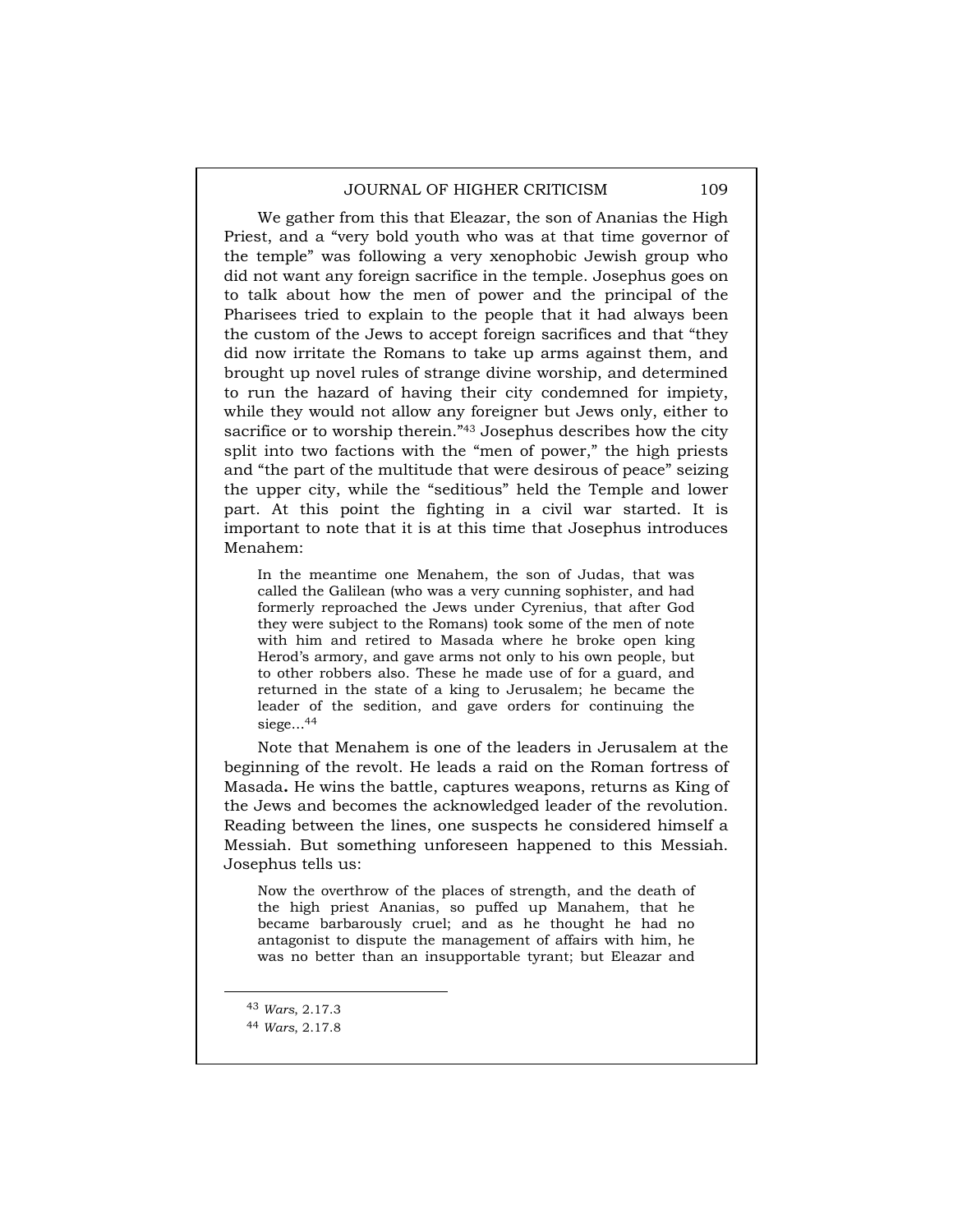his party, when words had passed between them, how it was not proper when they revolted from the Romans, out of the desire of liberty, to betray that liberty to any of their own people, and to bear a lord, who, though he should be guilty of no violence, was yet meaner than themselves; as also, that in case they were obliged to set some one over their public affairs, it was fitter they should give that privilege to any one rather than to him; they made an assault upon him in the temple; for he went up thither to worship in a pompous manner, and adorned with royal garments, and had his followers with him in their armor. But Eleazar and his party fell violently upon him, as did also the rest of the people; and taking up stones to attack him withal, they threw them at the sophister, and thought, that if he were once ruined, the entire sedition would fall to the ground. Now Manahem and his party made resistance for a while; but when they perceived that the whole multitude were falling upon them, they fled which way every one was able...[45](#page-16-0)

So Eleazar betrayed Menahem. The key words here are perhaps "to bear a lord, who, though he should be guilty of no violence, was yet meaner than themselves." Since Josephus has just told us that Menahem had led an armed raid against Masada, slain Romans, as well as the high priest Ananias and his brother Hezekiah, it is a little odd that Eleazar calls Menahem "guilty of no violence." He probably means guilty of no violence towards the rebels. The phrase "meaner than themselves" probably refers to a lowly birth. His lowly birth in the eyes of upper class Jews disqualified him from being the Messiah and ruling as king. One can conjecture that the stoning in the temple of this brother of Simon and the fleeing of the followers found echoes in later texts.

Josephus tells us what happened to Menahem and his followers:

A few there were of them who privately escaped to Masada, among whom was Eleazar, the son of Jairus, who was of kin to Manahem, and acted the part of a tyrant at Masada afterward. As for Manahem himself, he ran away to the place called Ophla, and there lay skulking in private; but they took him alive, and drew him out before them all; they then tortured him with many sorts of torments, and after all slew him, as they did by those that were captains under him also, and particularly

<span id="page-16-0"></span>45 *Wars*, 2.17.9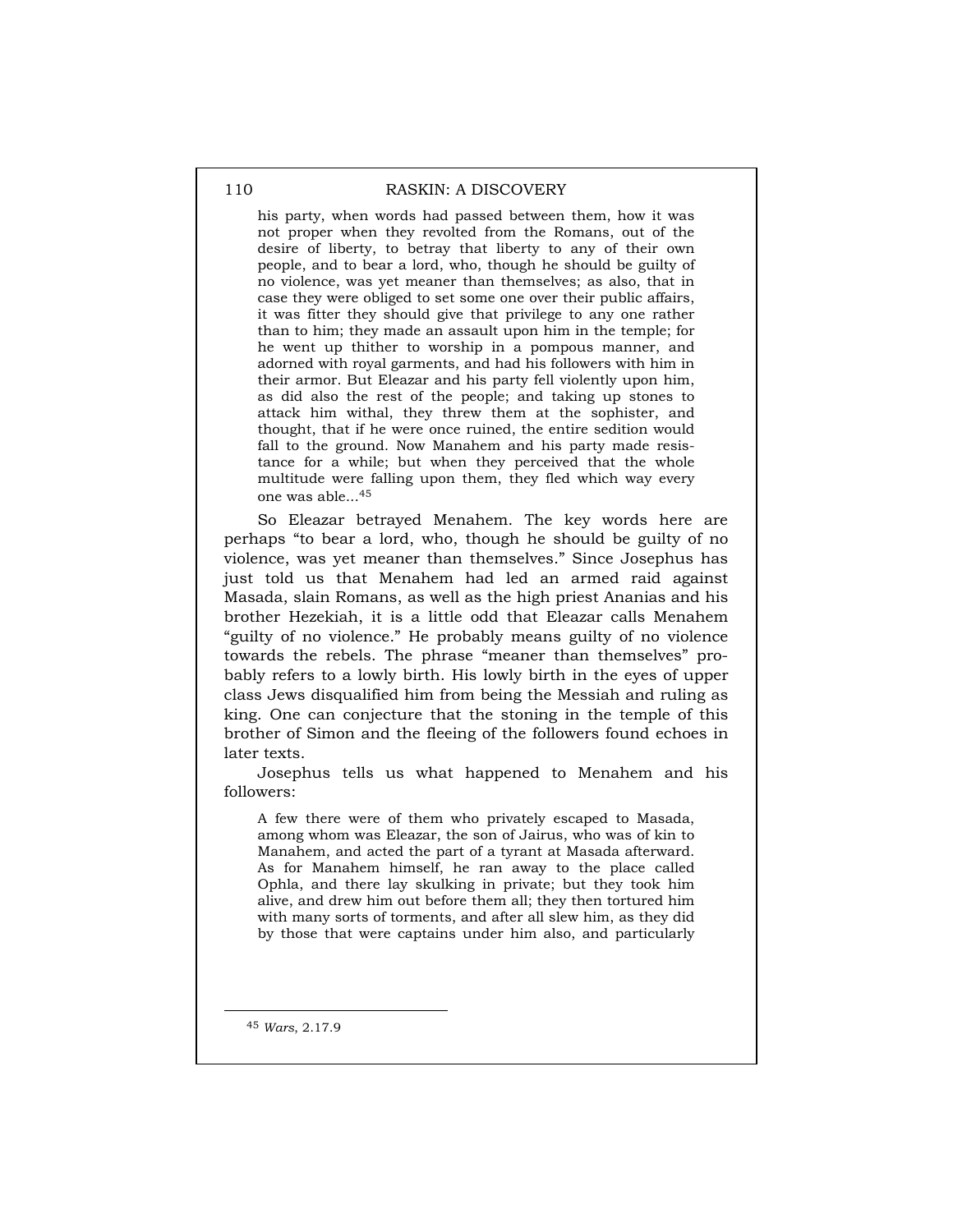by the principal instrument of his tyranny, whose name was Apsalom.[46](#page-17-0) 

Later, Josephus will give Eleazar, kin of Manahem, a wonderful and heroic suicidal speech at Masada. It is the dramatic end of the revolt begun by his ancestor Judas some 68 years before. The torture and torment of the lowly born, would-be Lord and King of the Jews, Menahem, abandoned by all his followers, may find an echo in the canonical gospels.

## The Problem with the Names Simon and James

So far, I have shown that four independent ancient historical<br>Sources point to an important event in Christian history<br>happening during or around the time of the procuratorship sources point to an important event in Christian history happening during or around the time of the procuratorship of Tiberius Alexander 46-48: Suetonius (early second century), the author of *Acts*[47](#page-17-1) (I suggest mid-second century), Irenaeus (late second century), and Tertullian (early third century). I have shown that the crucifixion of Simon and James under Tiberius Alexander could be this event. It is certainly possible that I have construed the data to fit my hypothesis, but I believe that the data has clearly led me to the hypothesis. While not overwhelmingly convincing, I think the data are significant enough to warrant further investigation to see if other strong links can be found.

Next, I have shown that this event forms an important link in a series of events that Josephus places great importance upon. Josephus links the crucifixions to the first revolt against Rome in 6 CE (Judas the Galilean), the beginning of the fighting against Rome in 66 CE (Menahem), and to the last military defeat at Masada in 74 CE (Eleazar, son of Jairus).

I will now point out the significance of the names involved. The name Simon is quite common in Josephus. Josephus lists twenty different Simons. If Josephus had written only that Judas had a son named Simon, it would be difficult to be sure he meant the Simon also known as Simon-Peter, referred to in numerous Christian texts as an early leader of the Christian movement. On the other hand, James is rare. Josephus mentions only one other James in *Antiquities* and *Wars*, a brave Jewish fighter named

<span id="page-17-1"></span><span id="page-17-0"></span> <sup>46</sup> Ibid.

<sup>47</sup> I consider only the material regarding Paul in Acts to be of a somewhat objective historical nature. The material regarding Peter seems largely created for rhetorical purposes.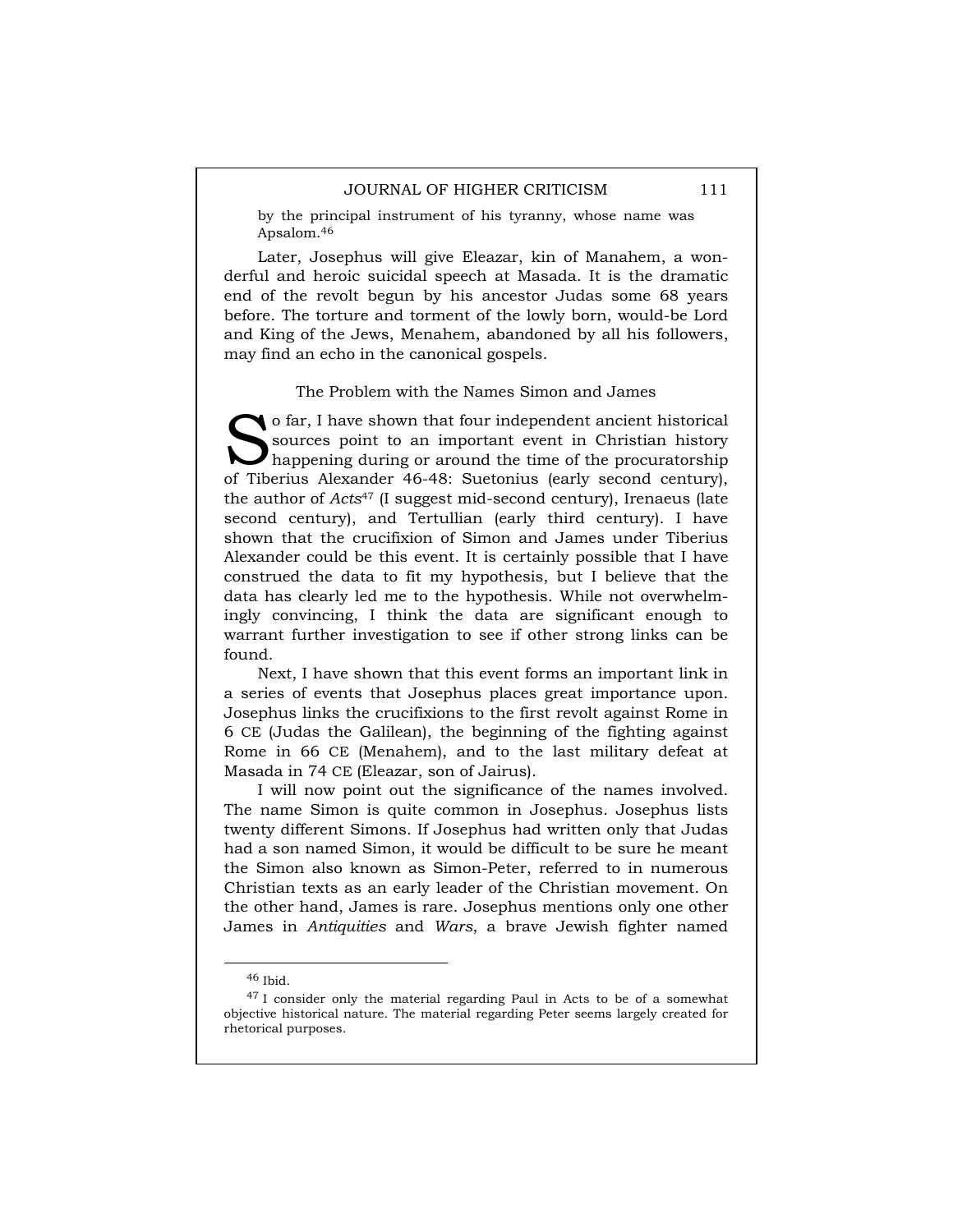James son of Sosas[.48](#page-18-0) The name does not exist in Philo's writings. It is not a common name in the period. This obviously contradicts Eusebius' famous assertion, quoted from Hegesippus, "He has been called the Just by all from the time of our Saviour to the present day; for there were many that bore the name of James."[49](#page-18-1)  One would like to ask Eusebius and Hegesippus if being "brother of the Lord" would not been enough to distinguish him from other people named James.

One might wonder why two men named James (James, son of Zebedee and James, son of Alphaeus) are listed in the Synoptic Gospels among the Apostles if James is such a rare name at that time. Robert Price suggests the answer:

Perhaps distinguishing "James, son of Zebedee" from "James the Just" was an attempt to create two characters out of one, so as to make all the traditions sound right. John had been split into two characters ("John the Elder" and "John, son of Zebedee") in order to preserve "John" as author of both the Revelation on the one hand and the "Johannine" gospel and epistles on the other. So maybe Mark thought of the James who belonged to the inner circle of Jesus as being one of the three Pillars. Roman Catholic scholars have usually identified the two.[50](#page-18-2)

One can add that this same doubling process also appears with Simon who gets split into Simon Peter and Simon the Zealot (Mark 3:18, Matthew 10:4, and Luke 6:15).

Luke also splits Judas into Judas, son of James, and Judas Iscariot (Luke 6:16). An editor of John's Gospel splits Judas into Judas Not Iscariot, and Judas Iscariot (John 14:22).<sup>51</sup> Even the character Jesus Christ gets split into a freed prisoner named Barabbas (Son of the father). Simon also gets split into Simon of Cyrene who carries Jesus' cross, while Simon Peter flees. John the Baptist becomes John, son of Zebedee. One notices that the way the name Jesus absorbs references (Messiah, Savior, Lord, Son of God, Son of Man, etc.) is matched by the way other names get broken up into multiple references (e.g. Mary, James, Simon,

<span id="page-18-0"></span> <sup>48</sup> *Wars*, 1.8 and 6.2.

<span id="page-18-1"></span><sup>49</sup> Eusebius, *Church History*, 2.23.

<span id="page-18-3"></span><span id="page-18-2"></span><sup>50</sup> *Deconstructing Jesus*, p. 53.

<sup>51</sup> It is also interesting that John also splits Simon into the father of Judas Iscariot (John 6:71, 13;26). Josephus tells us that Judas the Galilean was the father of Simon, and John tells us that Judas was the son of Simon Iscariot. Judas the father gets reduced to the status of brother in the synoptics and to the status of son in John's Gospel.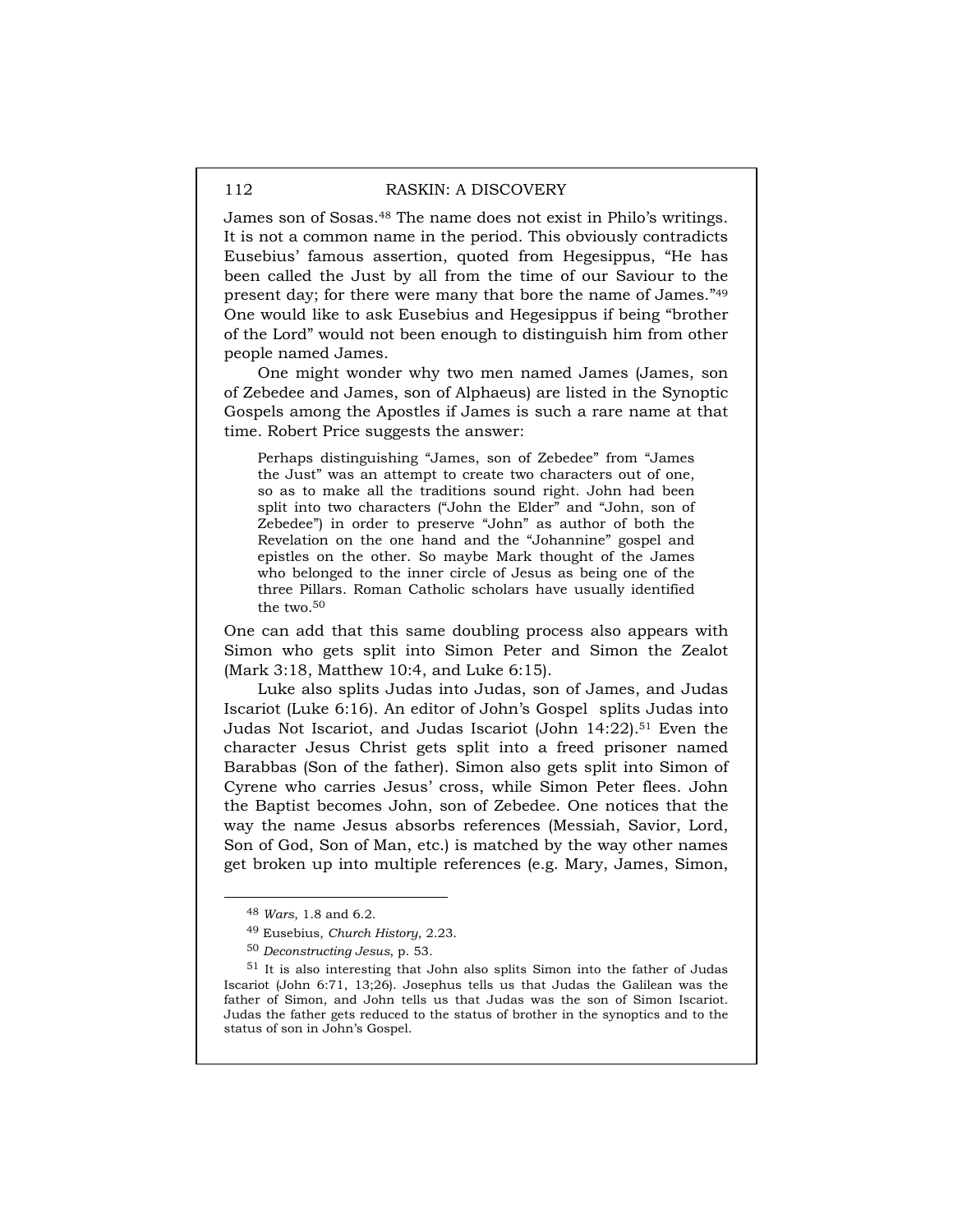John and Judas). This indicates how dreamlike (in the Freudian sense) is the evolution of the texts.

Robert Eisenman discovers all these doublings and many more in *James the Brother of Jesus*. Although he does not suggest that Jesus Christ could result from a splitting of the historical Simon into Jesus Christ and Peter, he does suggest:

Nor do we even know that Paul has the right name for the character he is discussing and that, as discussed above, he is not using an esoteric or symbolical name meaning "salvation" for an unidentified agitator crucified some time before he (Paul) came on the scene.[52](#page-19-0)

Since we have basically the same names of the apostles also being used as family names for Jesus' brothers in Mark 6:3 (James, Joses, Judas, Simon) and Matthew 13:55 (James, Joseph, Simon and Judas), one can suggest that the separation of family and apostles is also an artificial device. One can easily suppose that the leadership of the Galilean based Judaic-Christian movement revolved around one family. In reconstructing their history, the gospel writers of the second century placed their own apostolic structure into the narrative.

Regardless of how the New Testament Gospels treat the name, James holds a unique position in all ancient texts. Multiple early Christian texts place him in a leadership role in the early Jewish-Christian movement. Pierre-Antoine Bernheim remarks:

The pre-eminence accorded to James in many Jewish-Christian, Catholic and Gnostic traditions is quite remarkable. These traditions have passed on the lofty image which James enjoyed in the primitive Jerusalem church and in the other communities which had a majority of Jewish Christians. Christian movements with very different and often opposing ideas resorted to the authority and the prestige of James to guarantee the antiquity and orthodoxy of their conceptions.[53](#page-19-1)

Now one can assume that the texts of early Christianity and Josephus do not match and they are talking about two different Jameses and Simons and two different groups. But one would have to explain some extraordinary coincidences. Both groups claim origination in Galilee around the time of the census of Quirinius, and they both had leaders named Simon and James in Jerusalem in the 40s. They both had large followings (Obviously,

<span id="page-19-1"></span><span id="page-19-0"></span> <sup>52</sup> Eisenmann, *James, the Brother of Jesus*, p. 926. <sup>53</sup> Ibid., p. 6.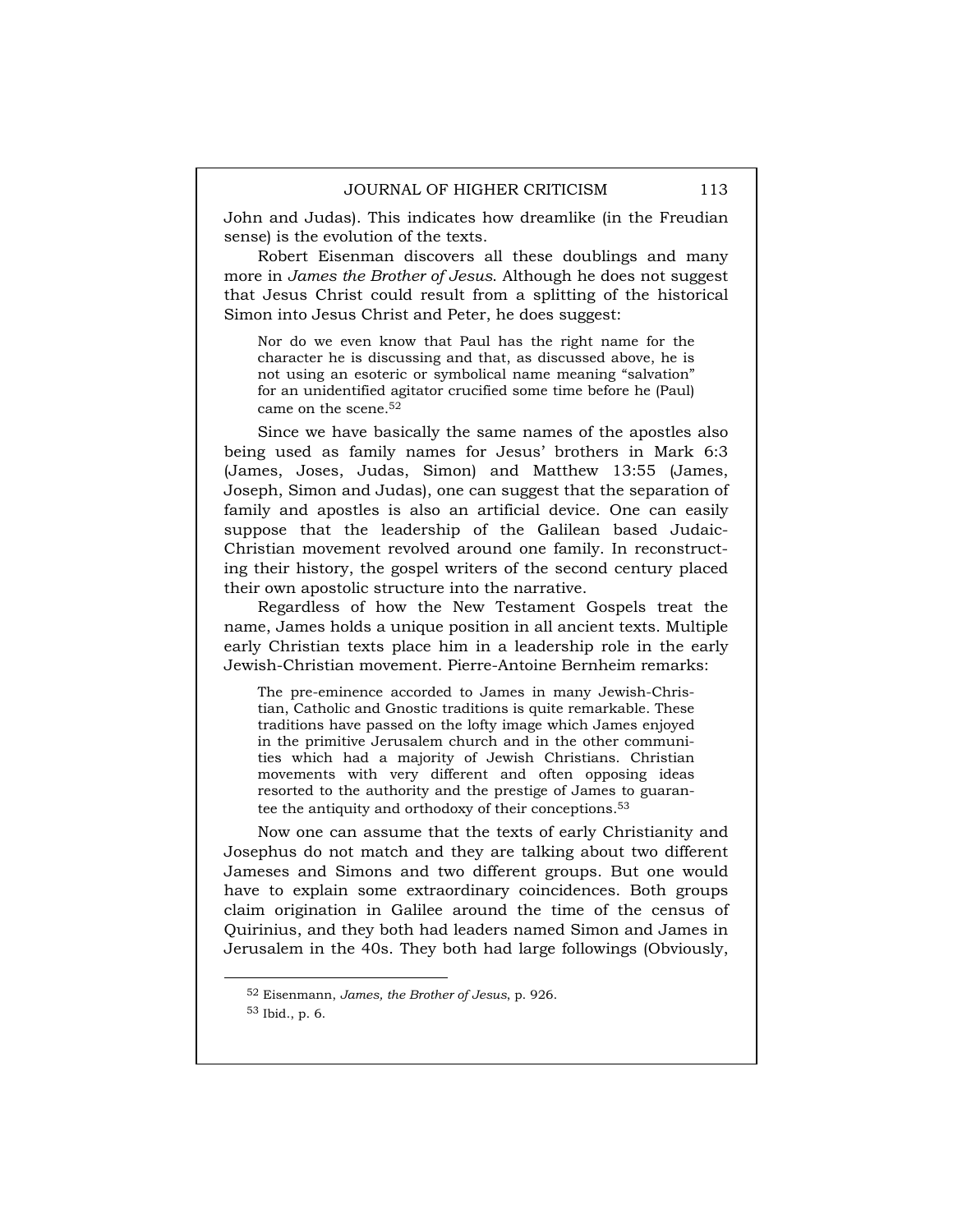Josephus would not have mentioned the deaths of Simon and James as the one important event of the three years of Tiberius Alexander's rule if Simon and James led a small insignificant group). Both have leaders crucified by the Romans. Most significantly, Josephus does not mention the Simon and James leadership of the Christian movement and early Christian sources do not mention the revolutionary movement of Josephus' Simon and James. That these sources do not acknowledge the existence of the other, even if only to distinguish them from each other, seems beyond human understanding on the hypothesis that they are talking about two different sets of Simon and James.

One could just as well suggest that at the beginning of the American revolution there was a second large group of revolutionaries led by men named Thomas and George who wanted to start a philosophical revolution from Great Britain, or another group of leaders of the Russian Revolution named Vladimir and Leon, but the difficulties of such an idea are apparent. The leaders of the Judean revolutionary movement of the 40s were Simon and James, and assuming some imaginary dopplegangers leading another mass Judaic-Christian group at the time, while hypothetically possible, seems unlikely to common sense as well as Ockham's razor.

One more important textual question I would like to cover is a second reference to James in Josephus.

## *Antiquities* 20.9.1:

## A Christian Interpolation Mentioning James

Our present translations of Josephus contain the following passage:

But this younger Ananus, who, as we have told you already, took the high priesthood, was a bold man in his temper, and very insolent; he was also of the sect of the Sadducees, who are very rigid in judging offenders, above all the rest of the Jews, as we have already observed; when, therefore, Ananus was of this disposition, he thought he had now a proper opportunity [to exercise his authority]. Festus was now dead, and Albinus was but upon the road; so he assembled the sanhedrin of judges, and brought before them the brother of Jesus, who was called Christ, whose name was James, and some others, [or, some of his companions]; and when he had formed an accusation against them as breakers of the law, he delivered them to be stoned…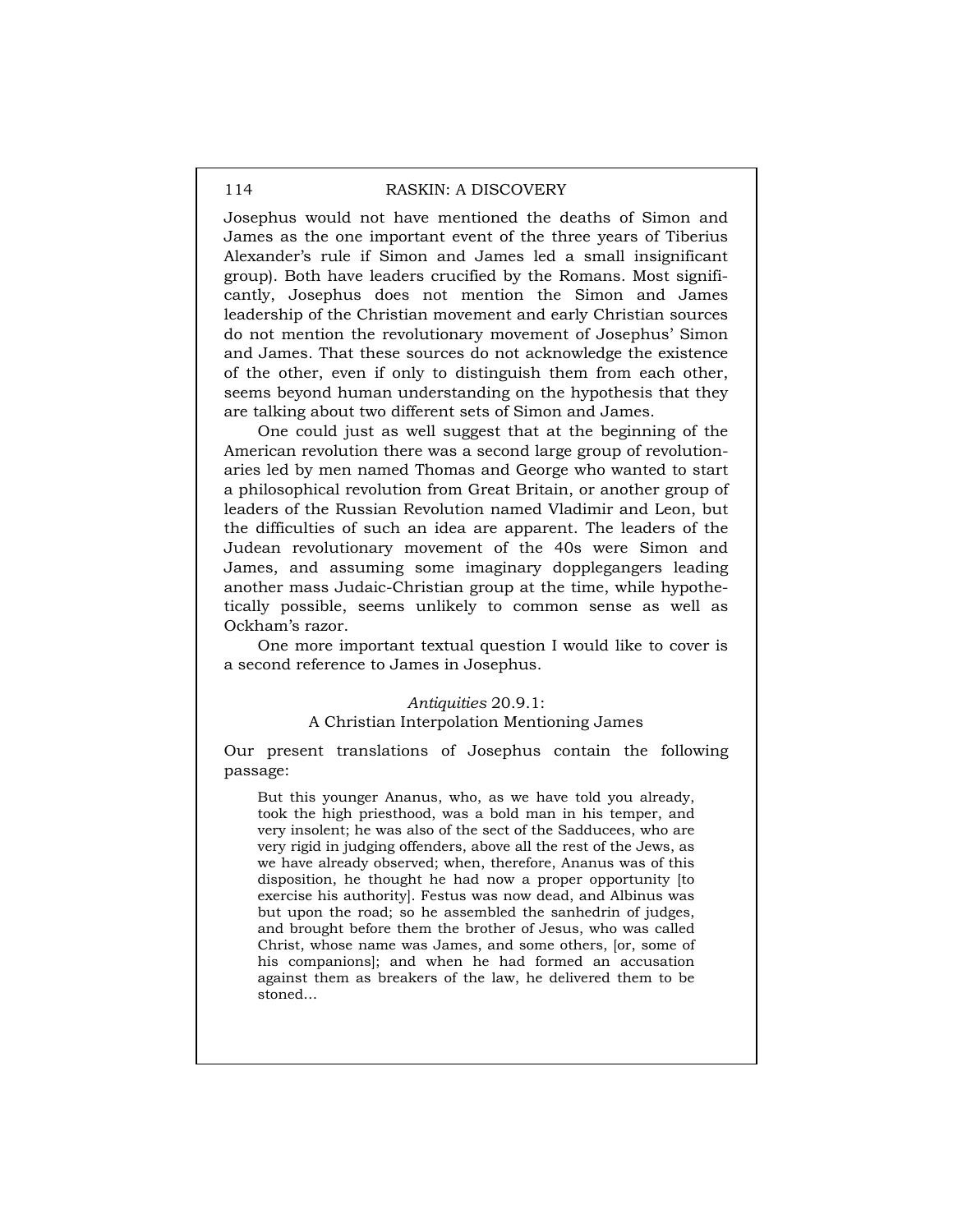This passage is sometimes used to support the *Testimonium Flavianum*. As I consider the *Testimonium* an unfortunate distraction to serious study of Josephus, I do not wish to discuss it here. I only refer readers to K.A Olsen's article "Eusebius and the *Testimonium Flavianum*"[54](#page-21-0) which presents strong evidence that Eusebius created it. I present K. A. Olson's summary:

The external evidence for the authenticity of the *Testimonium* is no more impressive than the internal evidence. The Josephan authenticity either of the reference to Jesus in A.J. 20.9.1 section 200 or of Agapius' Arabic text would imply that some form of the passage existed, but both are very suspect as the work of Josephus. Therefore, we have no convincing evidence that Josephus wrote any part of the *Testimonium*.

When we turn to the question whether Eusebius wrote the passage, the situation is very different. No author cites the *Testimonium* before Eusebius, nor does any author cite it for nearly a century after Eusebius. Eusebius himself cites it three times, always to refute pagan attacks on Jesus' character, and we know from other examples that Eusebius incorrectly attributes to Josephus views that support his own. The passage is made up of vocabulary and concepts paralleled in Eusebius' works *Contra Hieroclem*, *Demonstratio evangelica*, and *Historia ecclesiastica*. Complete certainty is unattainable, but we have very good reasons to suppose that Eusebius wrote the *Testimonium*[.55](#page-21-1) 

I toyed with the idea that the passage 20.9.1 had read originally "brother of Simon" and an early interpolator changed it to "brother of Jesus, the so-called Christ," as that would support the idea of Simon being turned into a Christ figure soon after his death. Since the passage comes only a little after the reference to Simon and James in Book 20, this would make some sense. But I find three strong objections to this. First, the sentencing takes place in 62 CE, when Josephus has already told us that James died during the rule of Tiberius Alexander from 46 to 48 CE. I consider it quite possible that James was executed a year or two after Simon, but not 14 years. Second, the mention of the stoning of James seems extraneous in the paragraph**.** Ananus delivers James and others to be stoned**,** but Josephus never tells us why. A reader of second-or third-century Christian literature might know why the Sanhedrin stoned James, but would Josephus

<span id="page-21-0"></span> <sup>54</sup> Olson, K. A., *The Catholic Biblical Quarterly*, v. 61 no. 2 (April 1999) pp. 305-22

<span id="page-21-1"></span><sup>55</sup> Ibid.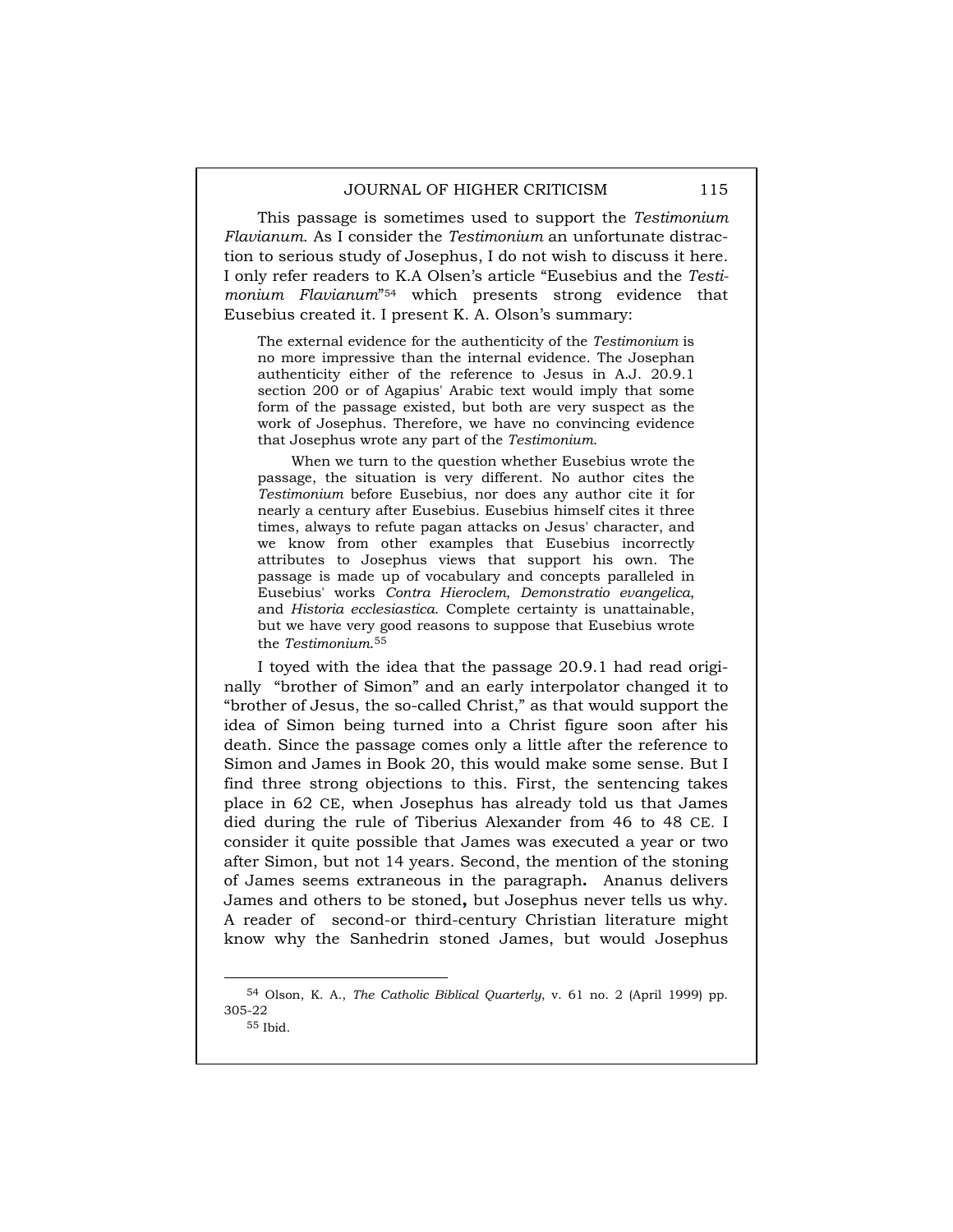assume all his readers to be readers of second-or third-century Christian literature?

My third objection comes from reading the rest of the paragraph:

But as for those who seemed the most equitable of the citizens, and such as were the most uneasy at the breach of the laws, they disliked what was done; they also sent to the king [Agrippa], desiring him to send to Ananus that he should act so no more, for that what he had already done was not to be justified; nay, some of them went also to meet Albinus, as he was upon his journey from Alexandria, and informed him that it was not lawful for Ananus to assemble a sanhedrin without his consent. Whereupon Albinus complied with what they said, and wrote in anger to Ananus, and threatened that he would bring him to punishment for what he had done; on account of which king Agrippa took the high priesthood from him, when he had ruled but three months..[.56](#page-22-0)

Note that the men who go to Albinus do not say anything about the death of James and others to Albinus, only about Ananus calling the Sanhedrin, and that Albinus replaces Ananus for calling the Sanhedrin, not for killing James or anybody else. In other words, the sentencing of James does not bring about any consequences. For this and the prior two reasons, it seems probable to me that the reference to James here was a marginal note relating to the Sanhedrin, which found its way into the text. Thus I believe Josephus only referred to Simon and James in Antiquities 20:5:2.

However, this does not mean that the well-attested stoning of James came from thin air. Eisenman suggests that the stoning of Stephen in Acts in the 40s and the stoning of James in *Antiquities* 20:9:1 in the 60s are really one event[.57](#page-22-1) I agree with him that this refers to only one historical event, but I think that the historical source is probably the previously mentioned stoning of James' brother Menahem.

Also, we should note that in contrast to the vague description of James' death in Josephus 20.9.1, in Eusebius' quote of Hegesippus in his *Church History* he gives us three different causes of death for James. The Scribes and Pharisees (not Sanhedrin) threw him off the temple pinnacle, they stoned him, and finally an unknown laundryman beat him over the head with a club.

<span id="page-22-0"></span> <sup>56</sup> *Ant.* 20.1.

<span id="page-22-1"></span><sup>57</sup> *James, the Brother of Jesus*, often, but especially chapter 14.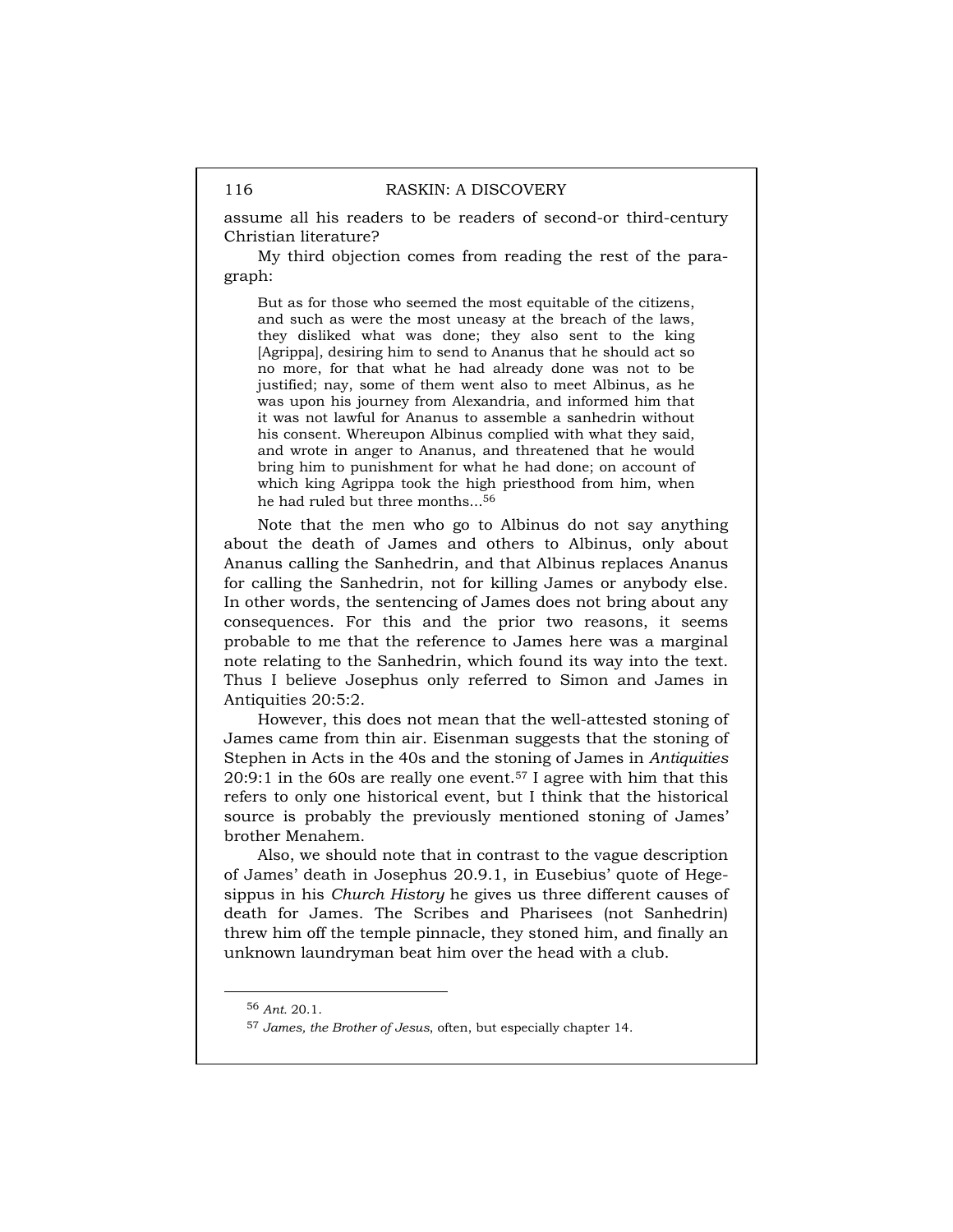The aforesaid Scribes and Pharisees therefore placed James upon the pinnacle of the temple, and cried out to him and said: "Thou just one, in whom we ought all to have confidence, forasmuch as the people are led astray after Jesus, the crucified one, declare to us, what is the gate of Jesus. And he answered with a loud voice, "Why do ye ask me concerning Jesus, the Son of Man? He himself sitteth in heaven at the right hand of the great Power, and is about to come upon the clouds of heaven." And when many were fully convinced and gloried in the testimony of James, and said, "Hosanna to the Son of David," these same Scribes and Pharisees said again to one another, "We have done badly in supplying such testimony to Jesus. But let us go up and throw him down, in order that they may be afraid to believe him." And they cried out, saying, "Oh! oh! the just man is also in error." And they fulfilled the Scripture written in Isaiah, "Let us take away the just man, because he is troublesome to us: therefore they shall eat the fruit of their doings." So they went up and threw down the just man, and said to each other, "Let us stone James the Just." And they began to stone him, for he was not killed by the fall; but he turned and knelt down and said, "I entreat thee, Lord God our Father, forgive them, for they know not what they do." And while they were thus stoning him one of the priests of the sons of Rechab, the son of the Rechabites, who are mentioned by Jeremiah the prophet, cried out, saying, "cease, what do ye? The just one prayeth for you." And one of them, who was a fuller, took the club with which he beat out clothes and struck the just man on the head. And thus he suffered martyrdom. And they buried him on the spot, by the temple, and his monument still remains by the temple. He became a true witness, both to Jews and Greeks, that Jesus is the Christ. And immediately Vespasian besieged them[.58](#page-23-0) 

The fall from the temple may be based on some historical event, as Josephus describes "Zacharias the son of Baruch, one of the most eminent of the citizens" being thrown from the temple by Zealots and Idumeans,<sup>59</sup> but it also has an imaginary source. In this case, not only is it a fable, but it is a fable about the father of fables: Aesop.

Aesop came to Delphi, bringing gold from Kroisos, in order to make a splendid sacrifice to the god and to distribute four minas apiece to each Delphian. Thereupon a quarrel broke out with the people of Delphi. Aesop made the sacrifice, but sent the money back to Kroisos, deeming this people unworhty of generosity. But they accused him of sacrilege and put him to

<span id="page-23-0"></span> <sup>58</sup> Eusebius, *EH*, 2.23.12-18

<span id="page-23-1"></span><sup>59</sup> *Wars*, 4.5.4.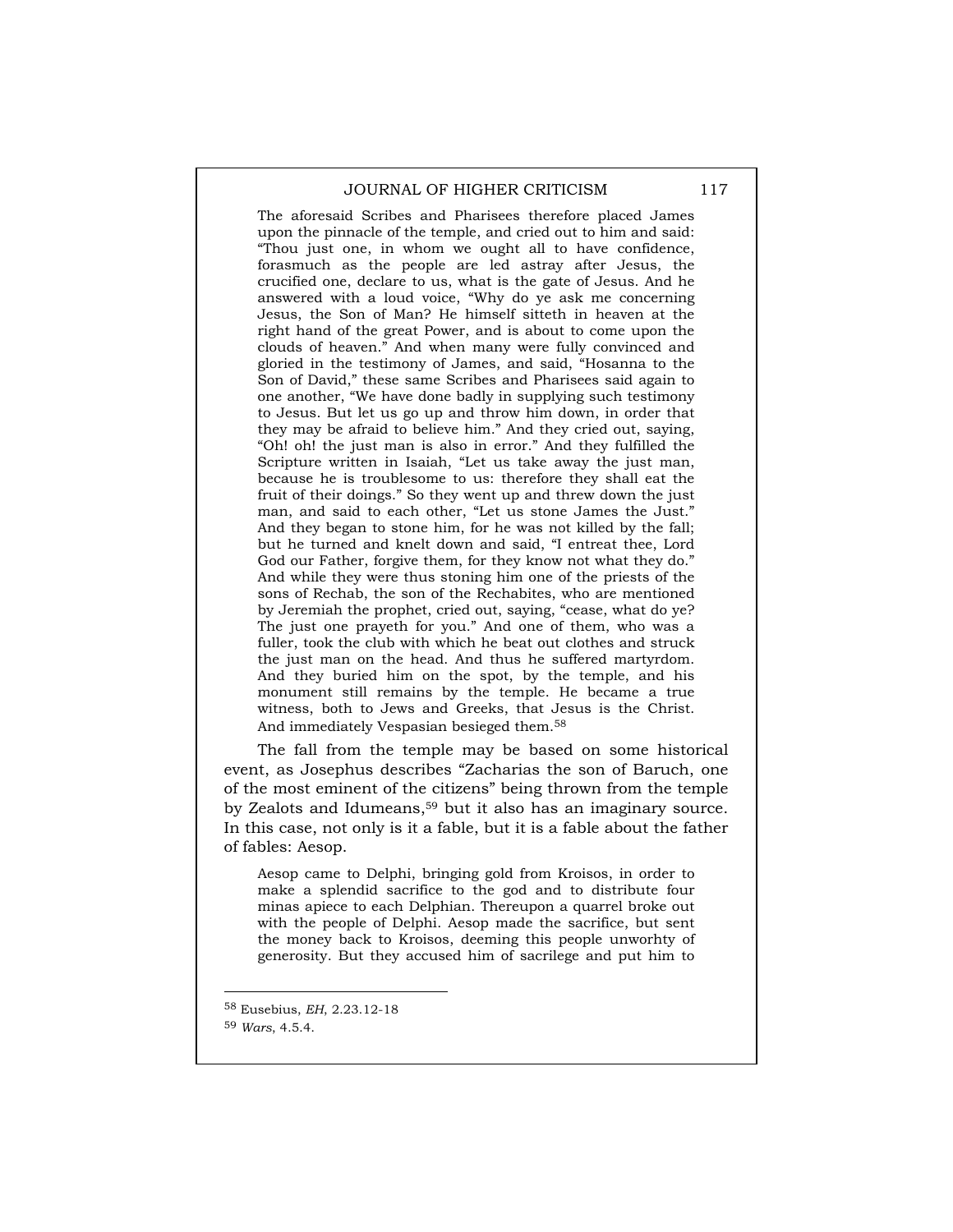death, hurling him down from the top of this rock. Angered by this crime, the god punished the Delphians with barren soil and all sorts of diseases[.60](#page-24-0)

François Lissarrangue notes, "The criticism of false oracles or of wrongful sacrificers is frequent in the Aesopic corpus...along with the affirmation of Apollo's greatness and glory."<sup>61</sup> It is interesting that Vespasian plays the role of the avenging god in the Eusebian quote of Hegesippus's tale of the death of James..

The Essenes, the Fourth Philosophy, and the Christians.

Tere I wish to place Simon and James within ideological coordinates in first century Judaism. Eisenman does this by using both Hippolytus<sup>62</sup> and the Dead Sea Scrolls. As his controverisal use of the Dead Sea scrolls may o ere I wish to place Simon and James within ideological coordinates in first century Judaism. Eisenman does this  $\mathsf{L}$  by using both Hippolytus<sup>62</sup> and the Dead Sea Scrolls. As will use only Hippolytus to arrive at his result of an identity of Zealots and Essenes.

Hippolytus, writing in the early 200s, discusses four parties of the Essenes. The first party avoids coins and cities, wanting nothing to do with idols where statues are erected. The second party doesn't allow anybody who isn't Jewish (circumcised) to speak about God and his laws. The third party only uses the term "lord" to refer to God. The fourth party, a later party, doesn't associate with the others. Hippolytus describes them this way:

But here also there are very many of them of so great longevity, as even to live longer than a hundred years. They assert, therefore, that a cause of this arises from their extreme devotion to religion, and their condemnation of all excess in regard of what is served up (as food), and from their being temperate and incapable of anger. And so it is that they despise death, rejoicing when they can finish their course with a good conscience. If, however, any one would even put to the torture persons of this description, in order to induce any amongst them either to speak evil of the law, or eat what is offered in sacrifice to an idol, he will not effect his purpose; for one of this

<span id="page-24-0"></span> <sup>60</sup> Plutarch, *Moralia*, 556F-557A.

<span id="page-24-1"></span><sup>61</sup> Lissarrague, François, "Aesop, Between Man and Beast: Ancient Portraits and Illustrations," in Beth Cohen, editor, *Not the Classical Ideal* (Brill's Scholar's List, Netherlands), p. 144.

<span id="page-24-2"></span><sup>62</sup> Eisenman assumes that Hippolytus is the author of *Refutation of All Heresies*. For the purposes of this paper we will make that attribution. The argument remains essentially the same no matter who wrote the work.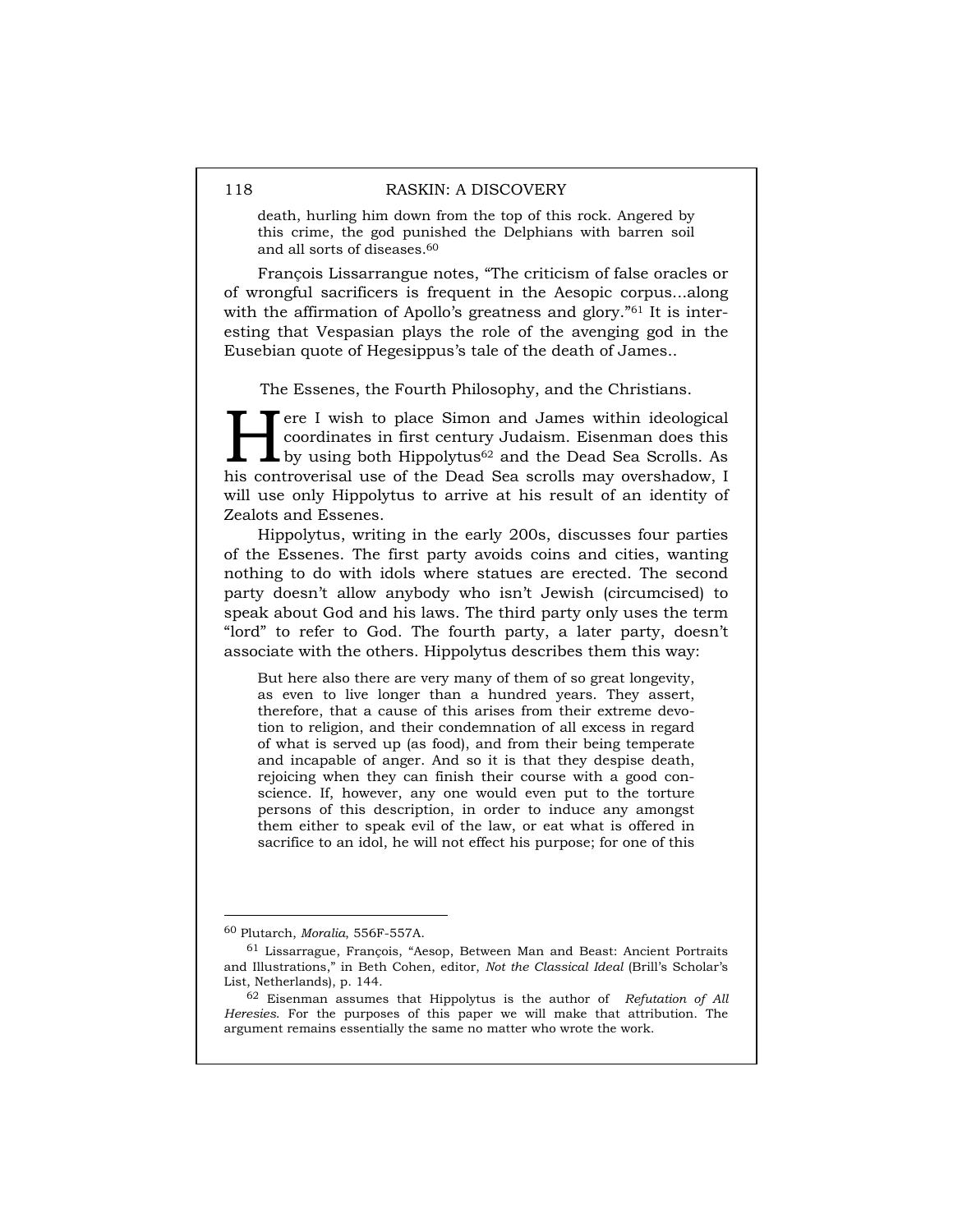party submits to death and endures torment rather than violate his conscience.[63](#page-25-0)

One can suggest that this last (in chronological time) Essene group, sounds like Essenes who have been influenced by Cynics. It is the type of group that early Q material and the *Gospel of Thomas* may reflect. The search for longevity is indicated in that Gospel by the opening line, "And he said, 'Whoever discovers the interpretations of these saying will not taste death."<sup>[64](#page-25-1)</sup>

It is interesting to compare this paragraph with what Josephus writes:

They are long-lived also; inasmuch that many of them live above a hundred years, by means of the simplicity of their diet; nay, as I think, by means of the regular course of life they observe also. They condemn the miseries of life, and are above pain, by the generosity of their mind. And as for death, if it will be for their glory, they esteem it better than living always; and indeed our war with the Romans gave abundant evidence what great souls they had in their trials, wherein, although they were tortured and distorted, burnt and torn to pieces, and went through all kinds of instruments of torment, that they might be forced either to blaspheme their legislator, or to eat what was forbidden them, yet could they not be made to do either of them, no, nor once to flatter their tormentors, or to shed a tear; but they smiled in their very pains, and laughed those to scorn who inflicted the torments upon them, and resigned up their souls with great alacrity, as expecting to receive them again.<sup>[65](#page-25-2)</sup>

Notice that both Josephus and Hippolytus describe the longevity, diet, temperament and bravery of the Essenes, but Hippolytus leaves out their participation in the war with the Romans. He is attributing these positive qualities to a later group of Essenes whom he tries to disassociate from the earlier Essenes. Yet Josephus, writing in the mid-70s does not see this discontinuity among the Essenes. The Essenes stood up bravely against the Romans.

The Apostle Paul also suggests the identity of the earlier Essenes and the Christians:

With far greater labors, far more imprisonments, with countless beatings, and often near death. Five times I have received at the hands of the Jews the forty lashes less one. Three times I

 <sup>63</sup> Hippolytus, "The Refutation of All Heresies," in *The Ante-Nicene Fathers*, Vol 5 (Eerdmans Publishing Company, 1975), Chapter 21.

<span id="page-25-1"></span><span id="page-25-0"></span><sup>64</sup> *Gospel of Thomas*, 1

<span id="page-25-2"></span><sup>65</sup> *Wars*, 2.8.10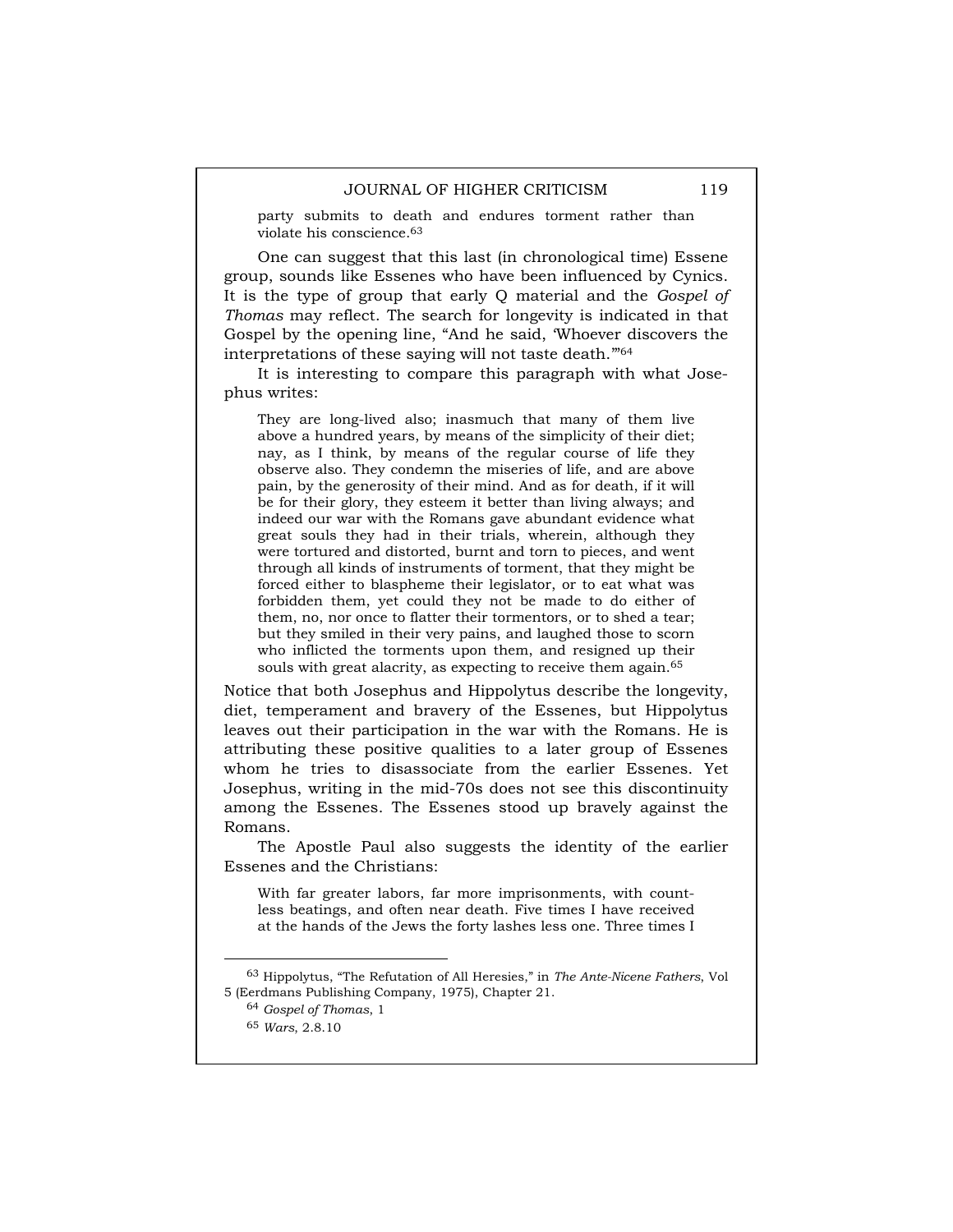have been beaten with rods; once I was stoned. Three times I have been shipwrecked; a night and a day I have been adrift at sea; on frequent journeys, in danger from rivers, danger from robbers, danger from my own people, danger from Gentiles, danger in the city, danger in the wilderness, danger at sea, danger from false brethren; in toil and hardship, through many a sleepless night, in hunger and thirst, often without food, in cold and exposure. And, apart from other things, there is the daily pressure upon me of my anxiety for all the churches... At Damascus, the governor under King Aretas guarded the city of Damascus in order to seize me, but I was let down in a basket through a window in the wall, and escaped his hands. $66$ 

This does not describe a moderate pacific, health-conscious group with members living past the age of one hundred years. It describes the life of a brave member of a known, hated, and persecuted revolutionary organization. Paul's statement that the governor of Damascus called out the militia to capture him indicates that the Christian churches at that time were considered dangerous organizations not protected by the norms of religious freedom that operated in the multicultural and tolerant Roman World. Also recall Paul's admissions of his own international persecutions of the church.

Hippolytus clearly identifies an earlier "second" Essene group, which seems to be as obsessed with circumcision as the earlier Christians in Jerusalem were. He writes:

if they happen to hear anyone maintaining a discussion concerning God and His laws—supposing such to be an uncircumcised person—they will closely watch him; and when they meet a person of this description in any place alone, they will threaten to slay him if he refuses to undergo the rite of circumcision. Now, if the latter does not wish to comply with this request, an Essene spares not, but even slaughters. And it is from this occurrence that they have received their appellation, being denominated (by some) Zelotae, but by others Sicarrii.<sup>67</sup>

Strong demands for circumcision to the point of violence seem unusual. Philo places circumcision under "The Special Laws" defending it against "childish ridicule" as a wise practice among many nations for health and symbolic reasons,[68](#page-26-2) but he does not mention applying it by force. Josephus notes a case

<span id="page-26-0"></span> <sup>66 2</sup> Corinthians 11:23-33

<span id="page-26-2"></span><span id="page-26-1"></span><sup>67 &</sup>quot;Refutation," 21

<sup>68</sup> Philo, "De Specialibus Legibus, 1," in C.D. Yonge, *The Works of Philo* (Henrickson Publishers, 1995), p. 534.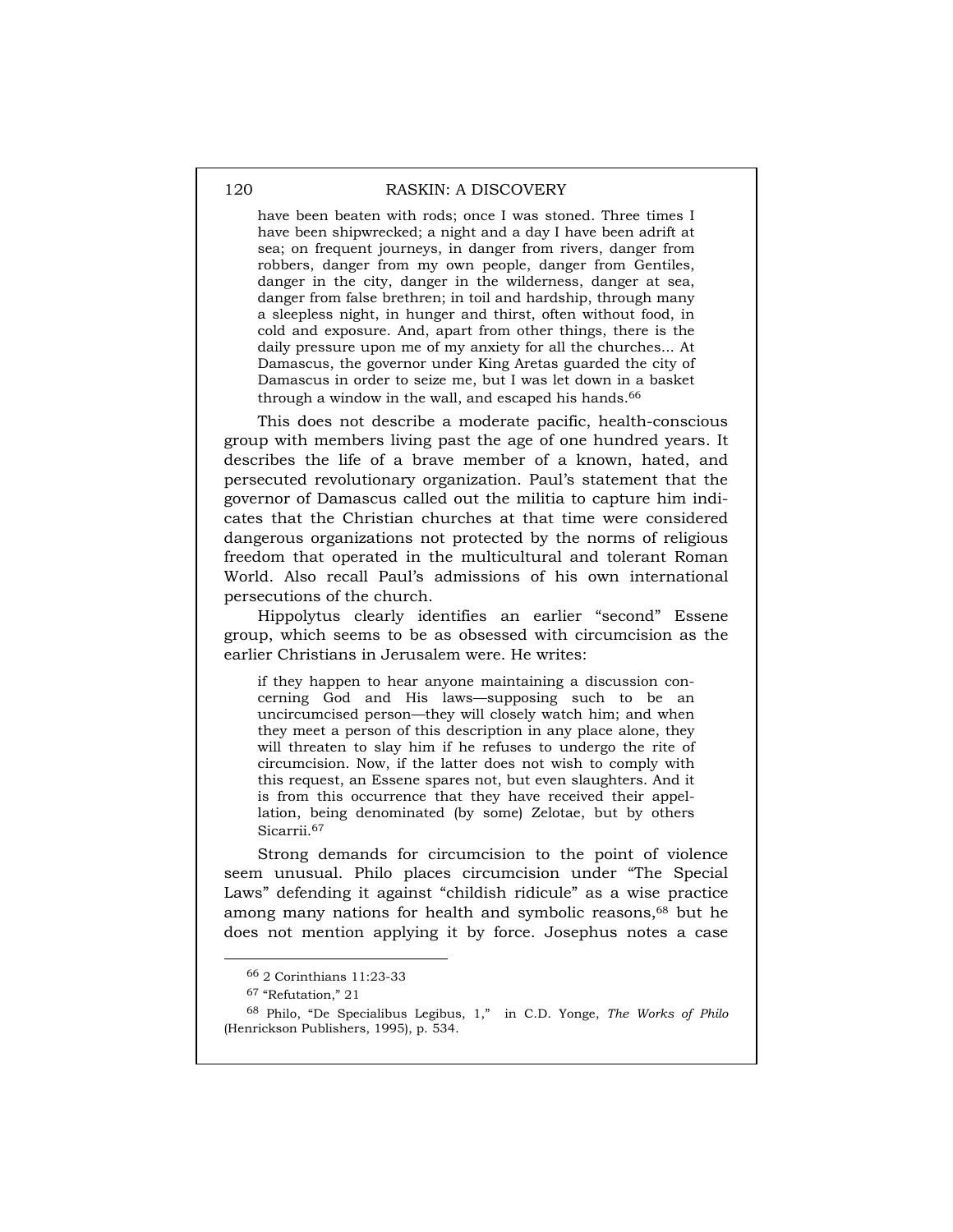where Galileans tried to force it on two rich refugees, but he objected to it as a violation of religious freedom.[69](#page-27-0) In an article, "Forced Circumcision and the Shifting Role of Gentiles in Hasmonean Ideology," Steven Weitzman suggests it was only possibly carried out on a mass basis during a time of Hasmonean expansion, against Idumeans in the last part of the second century BCE. He writes, "From the Hasmonean perspective, as I showed throughout my analysis of 1 Maccabees, forced circumcision was not an act of tyranny but an act of zeal required to restore the social boundaries between Jews and Gentiles in the Holy Land."[70](#page-27-1)

The strong demands of this group for circumcision may be read as reflected in Paul's narrative of his struggle with the Jerusalem leadership of his movement over this issue. Paul clearly indicates the violent xenophobic nature of this leadership.

Then after fourteen years I went up again to Jerusalem with Barnabas, taking Titus along with me. I went up in response to a revelation. Then I laid before them (though only in a private meeting with the acknowledged leaders) the gospel that I proclaim among the Gentiles, in order to make sure that I was not running, or had not run, in vain. But even Titus, who was with me, was not compelled to be circumcised, though he was a Greek. But because of false believers secretly brought in, who slipped in to spy on the freedom we have in Christ Jesus, so that they might enslave us  $-$  we did not submit to them even for a moment, so that the truth of the gospel might always remain with you. And from those who were supposed to be acknowledged leaders (what they actually were makes no difference to me. God shows no partiality). Those leaders contributed nothing to me. On the contrary, when they saw that I had been entrusted with the gospel for the uncircumcised, just as Peter had been entrusted with the gospel for the circumcised (for he who worked through Peter making him an apostle to the circumcised also worked through me in sending me to the Gentiles), and when James and Cephas and John, who were acknowledged pillars, recognized the grace that had been given to me, they gave to Barnabas and me the right hand of fellowship, agreeing that we should go to the Gentiles and they to the circumcised. They asked only one thing, that we remember the poor, which was actually what I was eager to  $do.^{71}$ 

<span id="page-27-0"></span> <sup>69</sup> "The Life of Flavius Josephus," *The Works of Josephus* (Hendrickson, 1999), chapter 23, p. 8.

<span id="page-27-1"></span><sup>70</sup> Weitzman, Steven, "Forced Circumcision and the Shifting Role of Gentiles in Hasmonean Ideology," *Harvard Theological Review*, 92/1 (1999), pp. 37-59.

<span id="page-27-2"></span><sup>71</sup> Galatians 2:1-10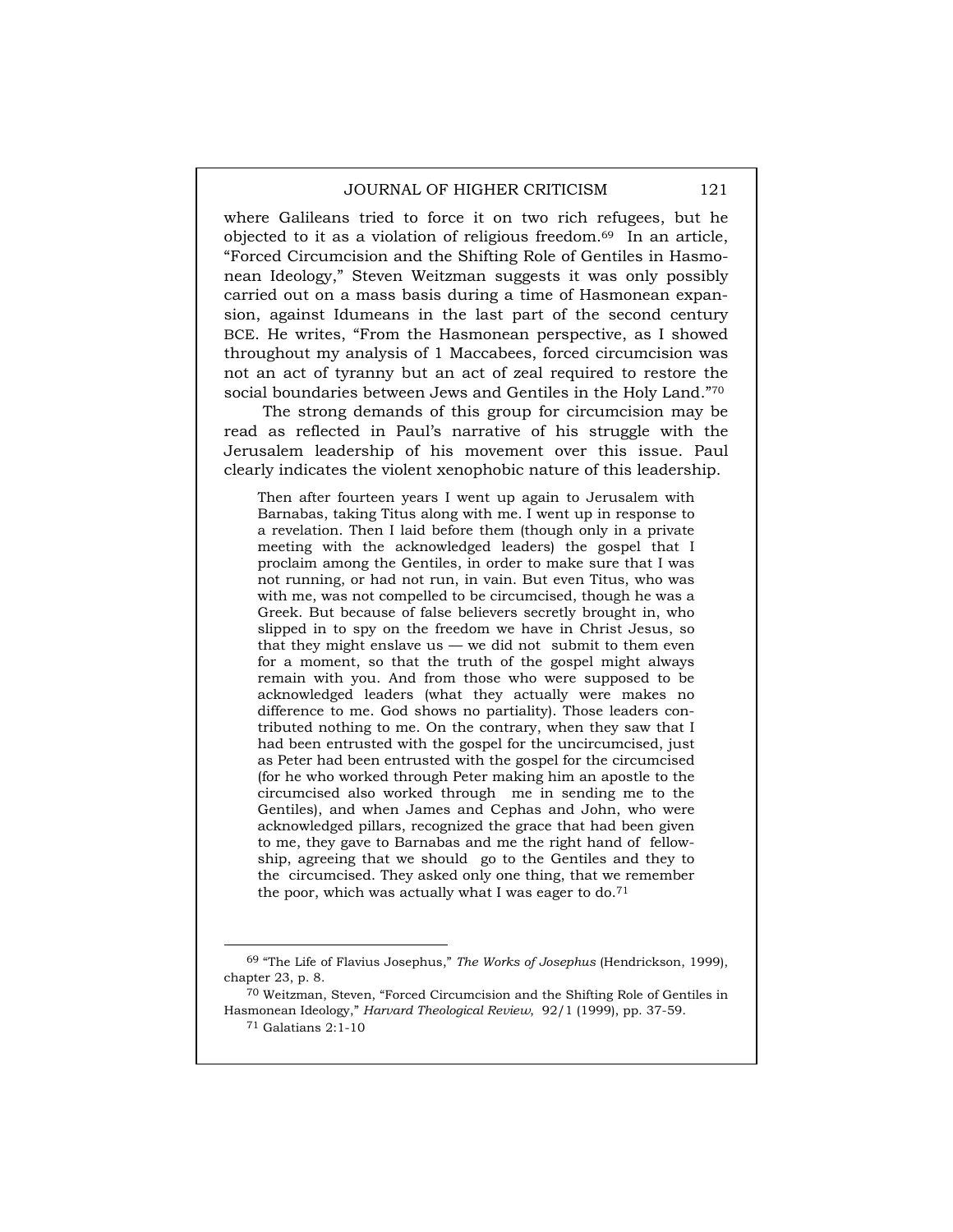Especially note how Paul wants to distance himself from the Jerusalem leadership, "And from those who were supposed to be acknowledged leaders (what they actually were makes no difference to me. God shows no partiality). Those leaders contributed nothing to me." Apparently both Peter and Paul had visions of the God Christ Jesus, but the gospels they preached were quite different.

For the most part, Hippolytus in *The Refutation of All Heresies* pretty much copies what Josephus says about the Essenes' doctrines. We can assume that he has no personal experience with the Essenes, but he is only copying first-century sources. He does add one important small detail to Josephus' account:

## Chap XXII: Belief of the Essenes in the Resurrection; Their System a Suggestive One.

Now the doctrine of the resurrection has also derived support among these; for they acknowledge both that the flesh will rise again, and that it will be immortal in the same manner as the soul is already imperishable[.72](#page-28-0)

Compare this to 1 Corinthians 15:53, "For this perishable body must put on imperishability, and this mortal body must put on immortality."

In the Greco-Roman world the raising of the soul after death would not be considered controversial. In fact, one could consider it almost a norm. Only the raising of the body after death would be considered an unusual doctrine. Neither Philo nor Josephus mentions it. While it is possible that other groups held this unusual position, it is highly significant that both Paul's followers and these Essenes held it. It is unlikely that many groups at this time held the identical doctrine of the body rising after death and becoming imperishable like the soul.

Hippolytus tells us more interesting information:

There is then another order of the Essenes who use the same customs and prescribed method of living with the foregoing sects, but make an alteration from these in one respect, viz., marriage. Now they maintain that those who have abrogated matrimony commit some terrible offense, which is for the destruction of life, and that they ought not to cut off the succession of children. However, they make a trial of their betrothed women for a period of three years; and when they

<span id="page-28-0"></span> <sup>72</sup> Hippolytus , *Refutation*, Chapter XXII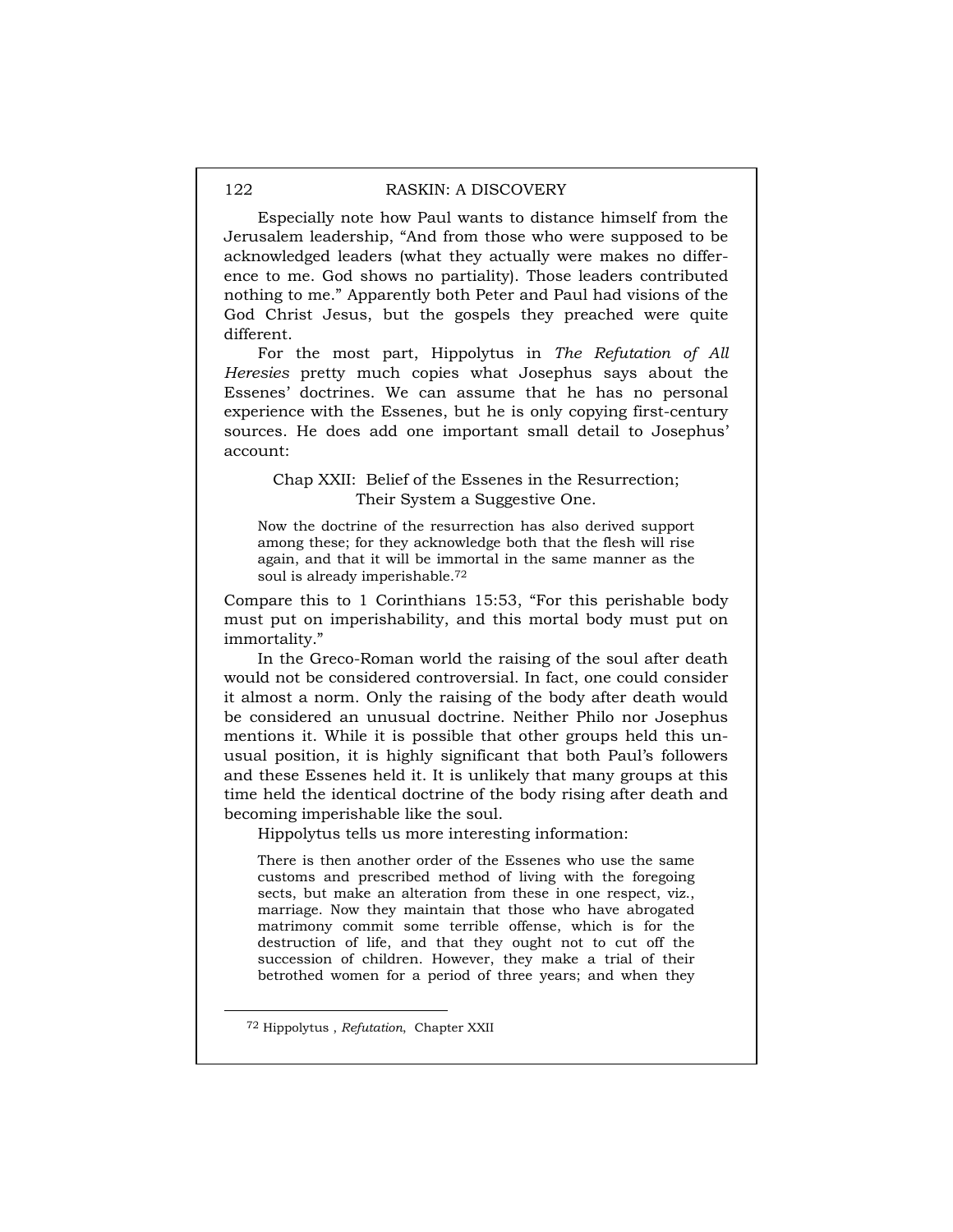have been three times purified, with a view of proving their ability of bringing forth children, so then they wed... they marry not from sexual motives but for the advantages of children.[73](#page-29-0)

This matches Josephus who calls these pro-marriage Essenes, "another order of Essenes." [74](#page-29-1) He only adds that "they do not accompany their wives when they are with child, as a demonstration that they do not marry out of regard to pleasure, but for the sake of posterity." This contrasts with Luke's Gospel account of Joseph accompanying Mary to Bethlehem.

Paul, being diplomatic and trying to keep the Corinthian church from fracturing along married versus celibate lines, does not agree with the Essenes who forbid marriage or the Essenes who demand marriage. He takes an intermediate position on the issue:

If anyone thinks that he is not behaving properly toward his fiancee, if his passions are strong, and so it has to be, let him marry as he wishes; it is no sin. Let them marry. But if someone stands firm in his resolve, being under no necessity but having his own desire under control, and has determined in his own mind to keep her as his fiancee, he will do well. So then, he who marries his fiancee does well; and he who refrains from marriage will do better.[75](#page-29-2) 

Hippolytus distinguishes the marrying Essenic Pharisees from other legalistic Pharisees: He writes:

But there are also others who themselves practice the Jewish customs; and these, both in respect of caste and in respect of the laws, are called Pharisees. Now the greatest part of these is to be found in every locality, inasmuch as, though all are styled Jews, yet, on account of the peculiarity of the opinions advanced by them, they have been denominated by titles proper to each. These, then, firmly hold the ancient tradition, and continue to pursue in a disputative spirit a close investigation into the things regarded according to the Law as clean and not clean. And they interpret the regulations of the Law, and put forward teachers, whom they qualify for giving instruction in such things.  $76$ 

So one has to be careful in the use of terminology. The legalistic Pharisees described above possibly were the ones that went to Yavne and started Rabbinic Judaism. The marrying Essenic

<span id="page-29-0"></span> <sup>73</sup> Ibid.

<span id="page-29-1"></span><sup>74</sup> *Wars*, 2.8.13.

<span id="page-29-2"></span><sup>75 1</sup> Corinthians 7:36-38

<span id="page-29-3"></span><sup>76 &</sup>quot;Refutation," 22.